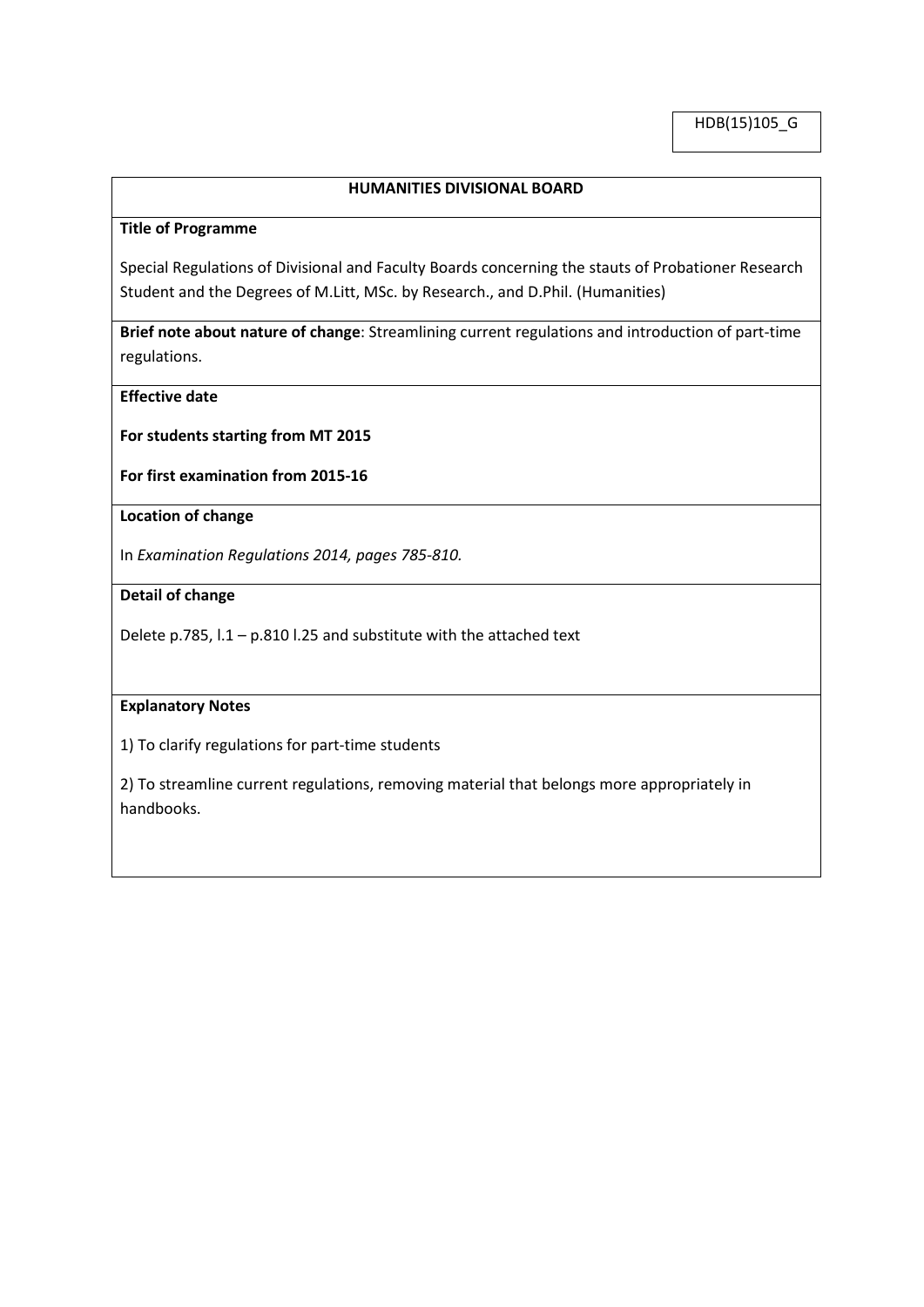# **1. TRANSFER OF STATUS AND CONFIRMATION OF STATUS**

#### **1.** *Transfer of Status*

#### **Purpose and criteria**

(i) To assess whether the candidate is capable of carrying out advanced research, and has had suitable preparation in terms of subject-specific research training.

(ii) To assess whether the subject of the thesis and the manner of its treatment as proposed by the candidate are acceptable and potentially of D.Phil quality.

(iii) To assess whether the thesis can reasonably be completed in no more than 6 to 9 terms from transfer in the case of full-time students, and of no more than 12 to 18 terms from transfer in the case of part-time students.

#### **Applying for transfer of status**

#### (i) **Students admitted to Probationer Research Student (PRS) status**

Students who have completed a one-year Master's degree at the University of Oxford or elsewhere, or a two-year M.Phil degree at a university other than the University of Oxford are admitted to Probationer Research Student (PRS) status. Transfer of status from PRS to M.Litt. or D.Phil will normally take place in the third or fourth term (sixth to eighth term for part-time students) as measured from the admission to PRS status.

#### (ii) **Students admitted to D.Phil status**

Students who have completed a two-year M.Phil degree (or, in the case of Philosophy, B.Phil degree) at the University of Oxford will be admitted either as a Probationer Research Student or as a student with D.Phil status. The decision will be made by the relevant University Admitting Body based on the proposed doctoral research and on previous qualifications, including research undertaken at Master's level. For students who are admitted to PRS status, transfer of status from PRS to D.Phil must take place in the third or fourth term (between the sixth and eighth term for part-time students), as measured from the admission to PRS status.

The relevant University Admitting Body may only admit students directly to D.Phil status if the Admitting Body is satisfied that the student meets the three conditions described under 'purpose of transfer of status' above. In such cases, the admissions process should follow the same pattern as the transfer of status process, and normally all candidates who are admitted directly to D.Phil status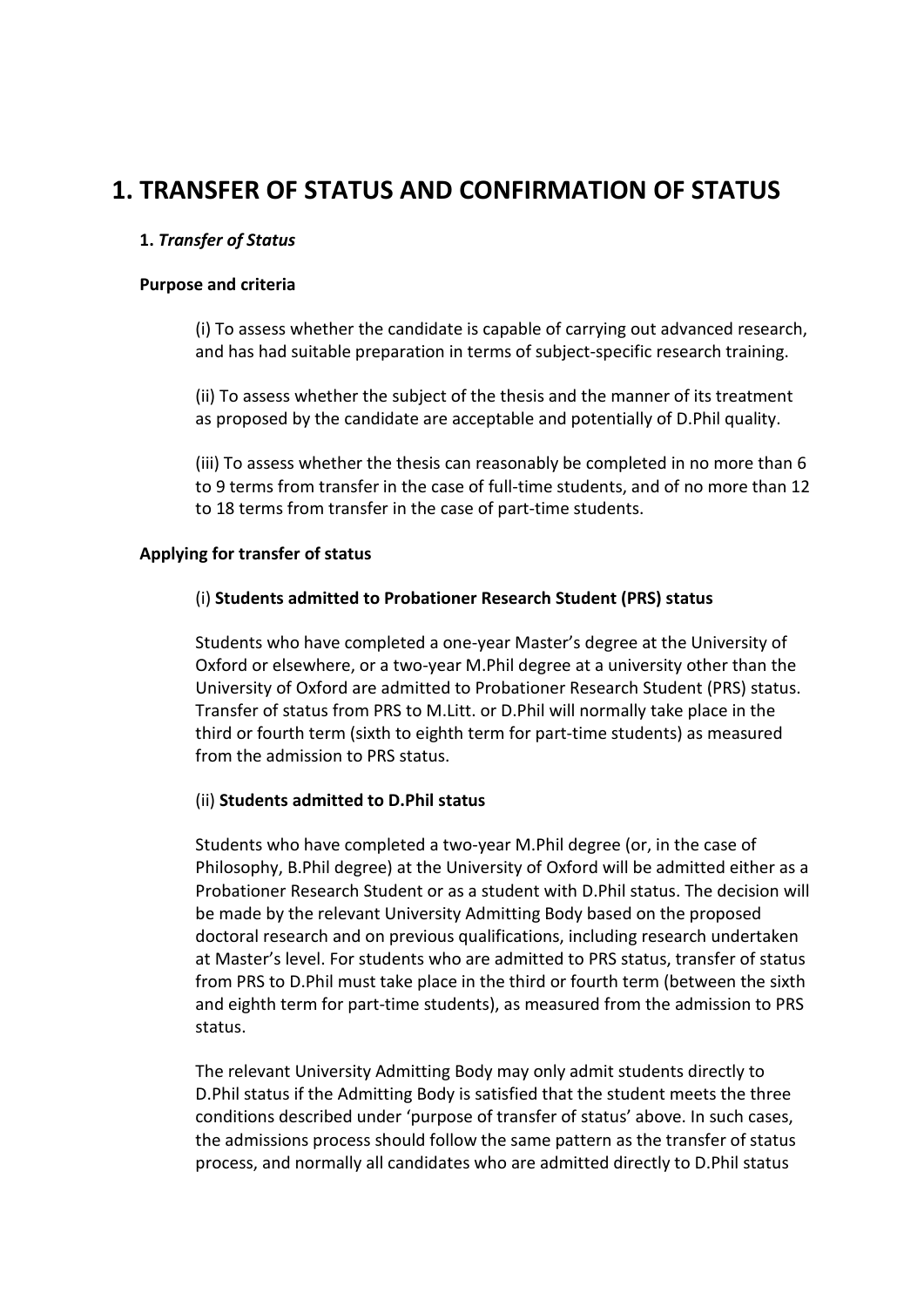must be interviewed. For students who are admitted directly to D.Phil status, the transfer of status process is waived.

#### **Material normally required for applications for transfer of status**

Candidates applying for transfer of status from Probationer Research Student (PRS) to D.Phil should normally submit the following documents:

(i) GSO.2 form: Application to transfer status.

(ii) Two copies of a detailed outline (not exceeding 1,000 words) of the proposed thesis subject and of the manner in which it will be treated, including a provisional list of chapters and their proposed coverage.

(iii) Two copies of a piece of written work (or equivalent, e.g. a portfolio, score or CD/DVD). The submitted work should be on the topic of the proposed thesis, and if this consists of written work, should be about 10,000 words long (usually a draft chapter of the thesis; if the submitted work is not a draft chapter, then the candidate should provide a written explanation of the written work's relationship to the thesis).

(iv) A reference from the supervisor: the supervisor (or supervisors, if there is more than one) must provide a full and detailed assessment of the student and the student's application for transfer in the 'Comment' section of the GSO.2 form. Where there are two supervisors, either each one must submit an assessment report or both must sign a joint assessment.

(v) Information about subject-specific research or other training completed by the student, e.g. proof of linguistic competence. The faculty should specify any research training/research skills (e.g. linguistic competence, ability to use archives, handling of ancient documents) which students are expected to have acquired by this stage of their doctoral studies.

*Entries for individual Faculty Boards, below, specify any differences in the submission requirements for transfer of status from those listed above.*

#### **Assessment**

(i) Assessors: the faculty must appoint two assessors, neither of whom must be the candidate's supervisor.

(ii) Interview: an interview by both assessors, based on the submitted written materials, is compulsory.

(iii) Report: the assessors must submit a joint written report, making a clear recommendation to the relevant faculty Graduate Studies Committee (or equivalent) of 'transfer' or 'not transfer', and providing reasons for their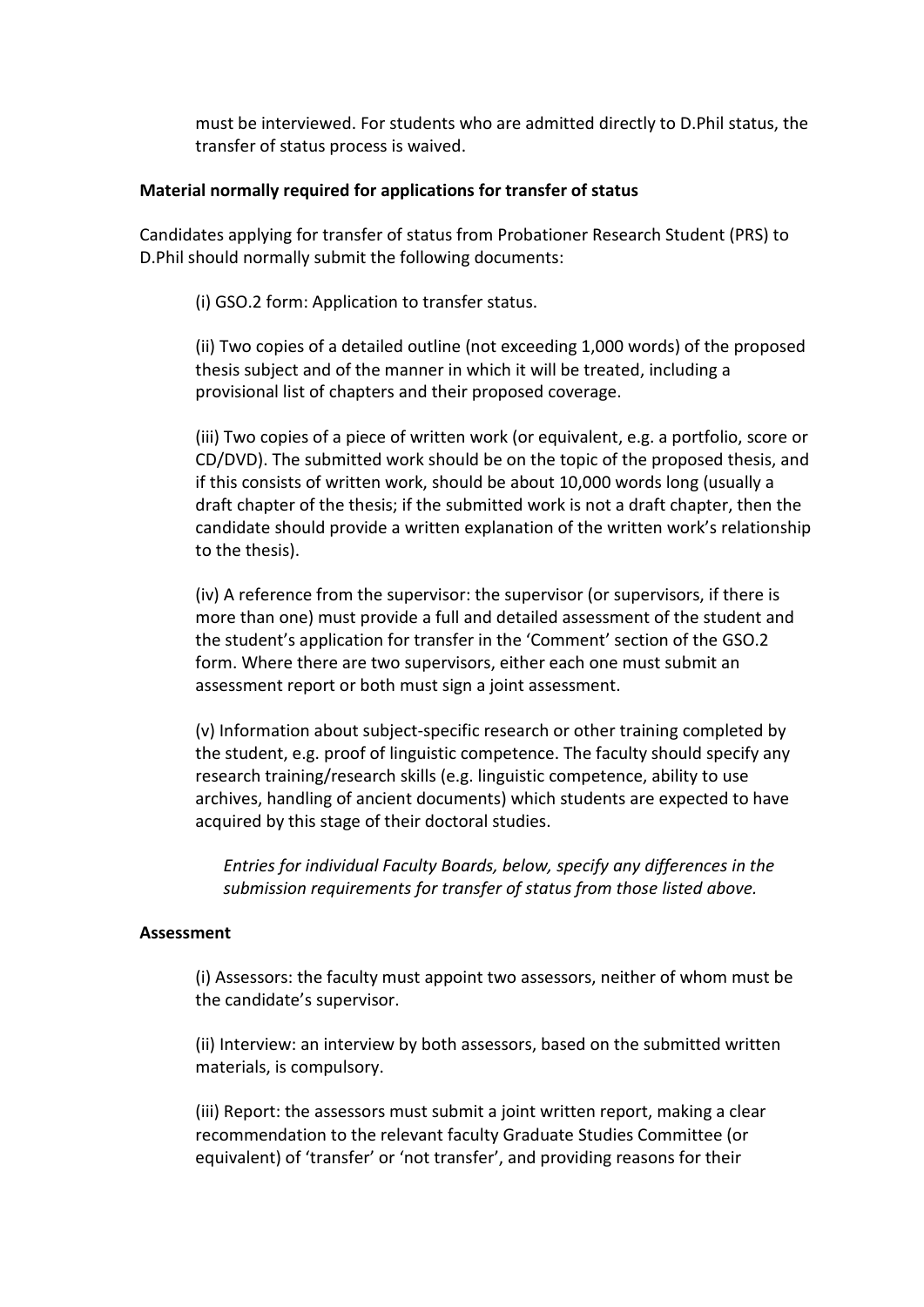recommendation. The report should note any subject-specific research training still required by the student successfully to complete their doctorate.

#### **Outcome of assessment**

(i) The assessors may recommend that the candidate be transferred to D.Phil status.

(ii) The assessors may judge that the candidate is not (yet) ready to transfer, in which case they may:

(*a*) recommend that the candidate should reapply after undertaking further preparatory work, which should be clearly described in their report, or

(*b*) recommend that the candidate should transfer to a lower level of research degree, such as the Master of Letters (M.Litt).

#### **Unsuccessful applications**

(i) A candidate whose first application for transfer to D.Phil status is not approved shall be permitted to make one further application, and will be granted an extension of time for one term (full-time students) or two terms (part-time students) if this is necessary for the purposes of making the application. Normally the assessors should be the same as for the original application.

(ii) If, after considering a candidate's second application for transfer of status, the relevant board concludes that the student's progress does not warrant transfer, the board must consider whether to approve his or her transfer to the status of Student for the Degree of Master of Letters (M.Litt).

**Reporting** The report of the assessors must be considered by the Faculty Graduate Studies Committee (or equivalent), which may delegate authority to the Director of Graduate Studies. Where authority is delegated, the Director of Graduate Studies must report his or her decision to the Faculty Graduate Studies Committee (or equivalent). A copy of the transfer report must also be sent to the student, supervisor and college.

**Appeals** Candidates who wish to contest the outcome of the transfer assessment, either on procedural or academic grounds, should first discuss the matter with their Director of Graduate Studies. Where a concern is not satisfactorily settled by that means, the candidate, their supervisor or their college authority may make an appeal directly to the Proctors. In accordance with the University's complaints and appeals processes, the Proctors can only consider whether the procedures for reaching an academic decision were properly followed, and cannot challenge the academic judgement of the assessors.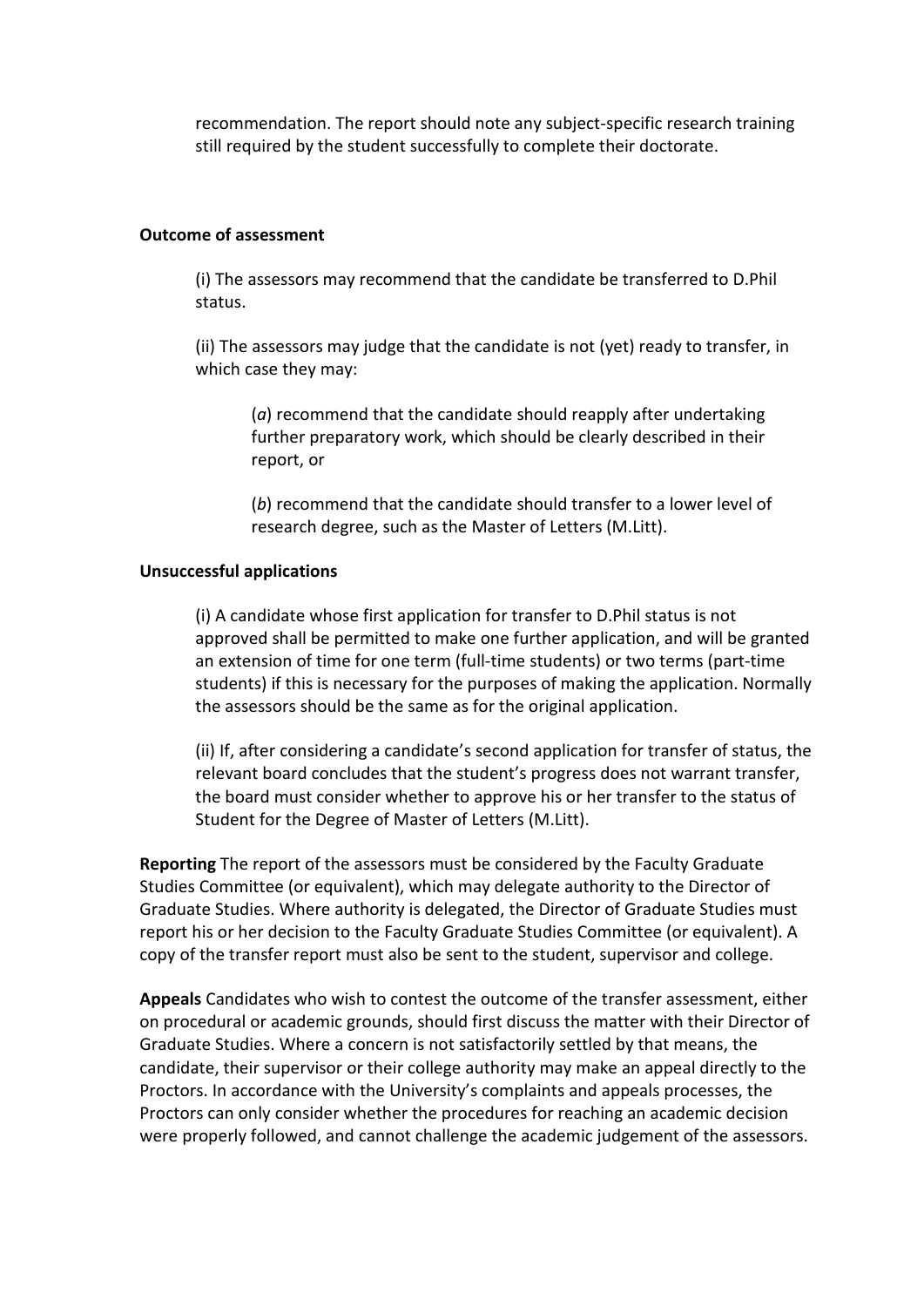**Loss of Probationer Research Student status** Candidates will lose their Probationer Research Student status if they have not gained admission to another status (e.g. D.Phil or M.Litt) within six terms of admission as a full-time student, or within twelves terms of admission as a part-time student,to the status of Probationer Research Student, or if the faculty board concerned deprives them of such status (after consultation with the college/hall and supervisor). If a candidate loses his or her status as a Probationer Research Student and has not gained admission to another status, the candidate is no longer registered as a student of the University.

## *Confirmation of Status*

## **Purpose and criteria**

The purpose of confirmation is to:

(i) assess the progress of the student's research, and

(ii) to ensure that the student's research progress is such that the student may reasonably be expected to submit within six months to one year (one to two years for part-time students).

## **Applying for confirmation of status**

(i) Candidates who were admitted to Probationer Research Student (PRS) status must apply for confirmation of status not later than the ninth term and normally no earlier than the sixth term (not later than the eighteenth term and normally no earlier than the twelfth term for part-time students), after admission to the status of Probationer Research Student. Candidates who have been admitted directly to the status of Student for the Degree of Doctor of Philosophy after taking the MPhil are deemed to have been admitted to the status of Probationer Research Student when they began the MPhil. The normal time for application for confirmation of status, in such cases, is the end of the ninth term (twelfth term for part-time students) after admission to the status of Probationer Research Student.

(ii) Application for confirmation of status should be made at least *three months* (i.e. one terms, or the summer vacation) prior to submission of the thesis.

## **Material normally required for applications for confirmation of status**

Candidates applying for confirmation of D.Phil status should normally submit the following documents:

(i) GSO.14 form: Application to Confirm D.Phil status.

(ii) An abstract of the thesis, a list of chapters with a paragraph describing each chapter, a clear statement indicating which chapters have been written, and a detailed timetable for the completion of the remaining chapters.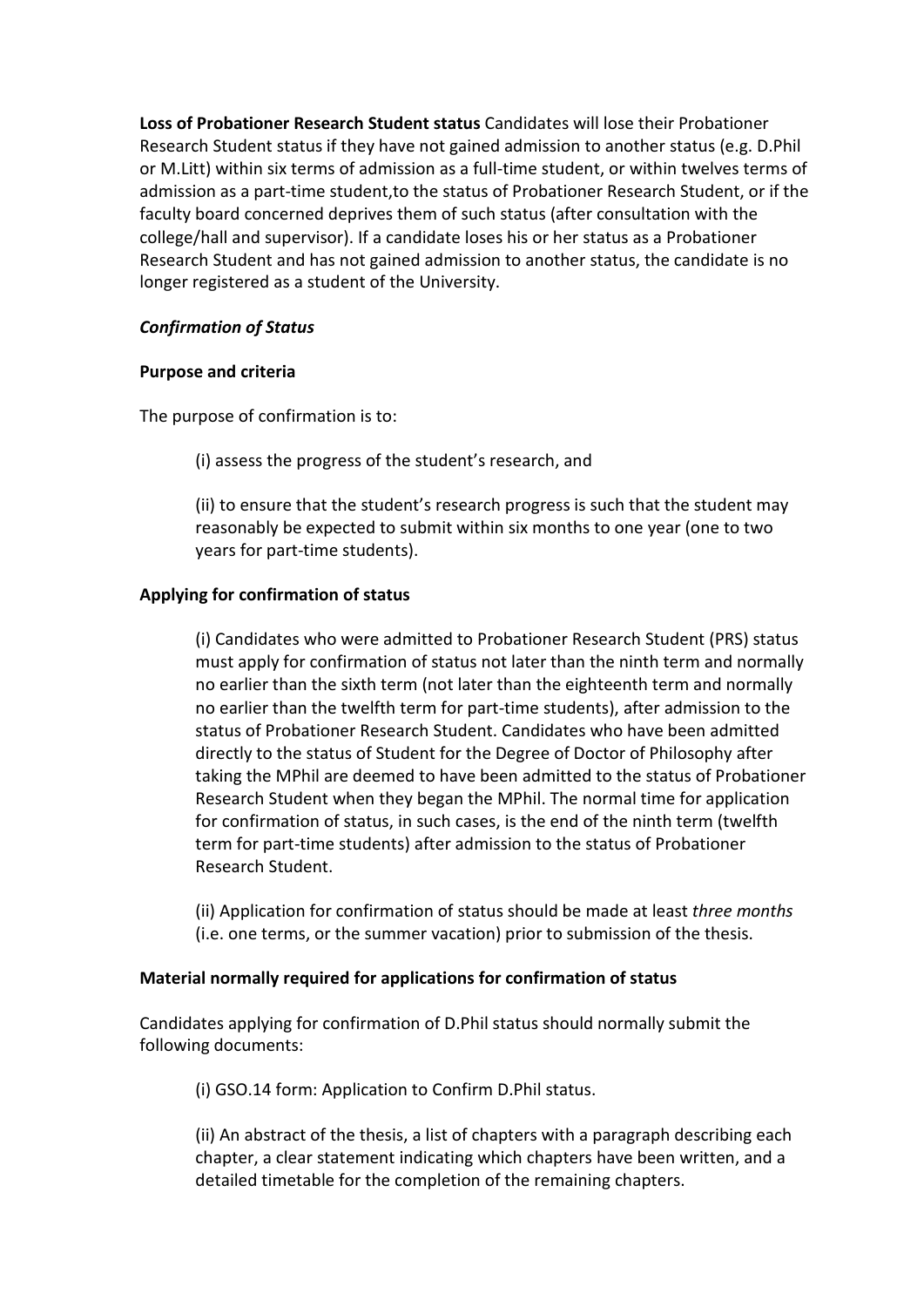(iii) Written work (or equivalent, e.g. a portfolio, score or CD/DVD). The submitted work should be on the topic of the proposed thesis, and if this consists of written work, should be about 10,000 words long (usually a draft chapter of the thesis including all footnotes, bibliography etc.; if the submitted work is not a draft chapter, then the candidate should provide a written explanation of the written work's relationship to the thesis).

(iv) A reference from the supervisor: the supervisor (or supervisors, if there is more than one) must provide a confidential assessment of the student and their application (this must be in addition to, or instead of, the 'Comment' section of GSO.14). The faculty may specify additional references.

(v) Confirmation material should normally include copies of the report(s) from the transfer process.

*Entries for individual Faculty Boards, below, specify any differences in the submission requirements for confirmation of status from those listed above.*

#### **Assessment**

(i) Assessors: the faculty must appoint at least one assessor, who must not be the candidate's supervisor. Ideally two assessors should be appointed.

(ii) Interview: an interview by at least one assessor who is not the supervisor, based on the submitted written materials, is compulsory.

(iii) Report: the assessor(s) must submit a written report on both the written and interview components of the application, making a clear recommendation to the relevant Faculty Graduate Studies Committee (or equivalent).

#### **Outcome of assessment**

(i) The assessor(s) may recommend that the candidate's D.Phil status be confirmed.

(ii) The assessor(s) may judge that the candidate does not (yet) satisfy the purpose of the confirmation process as described above, and may:

> (*a*) recommend resubmission of the application at a later date within the normal timetable;

(*b*) recommend that the candidate should transfer to a lower level of research degree, such as the M.Litt.

**Unsuccessful applications** If the candidate's first application for confirmation of status is not approved, the candidate is permitted to make one further application, normally within one term (full-time students), or two terms (part-time students) of the original application. The candidate will be granted an extension of time for one term (full-time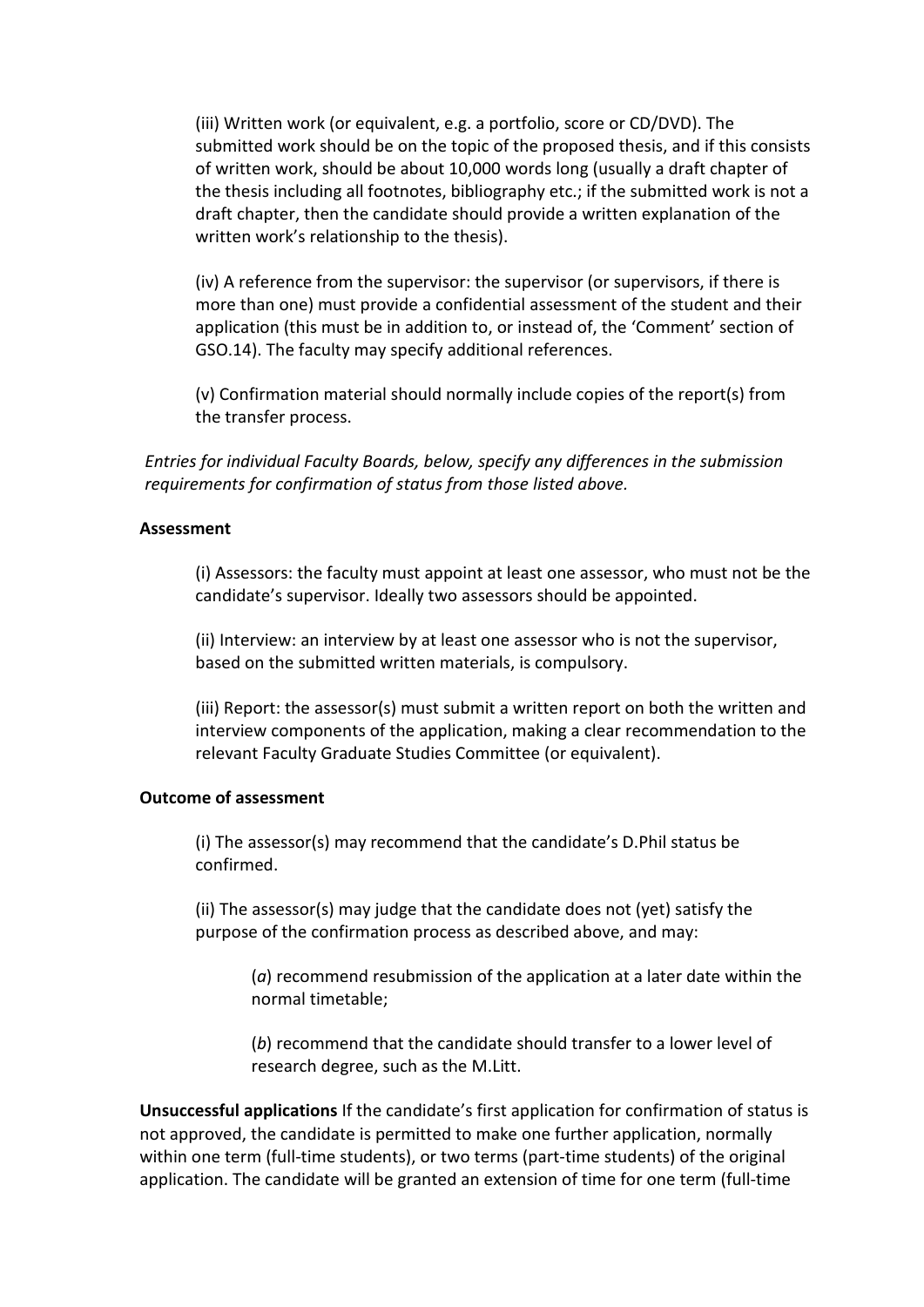students), or two terms (part-time students), if this is necessary for the purposes of making the application. If, after considering a candidate's second application for confirmation of status, a board concludes that the student's progress does not warrant confirmation, the board may approve his or her transfer to the status of Student for the Degree of Master of Letters (M.Litt).

**Deferral of confirmation** In exceptional circumstances where unforeseen and unavoidable obstacles have arisen since transfer of status so as to delay a student's research progress, the student may apply to their faculty board for deferral of confirmation of status up to a maximum of three terms (full-time students) or six terms (part-time students). An application for deferral must consist of:

- (i) a clear and detailed description of the obstacles;
- (ii) a statement of support from the student's supervisor;
- (iii) a statement of support from the Director of Graduate Studies.

**Reporting** The report of the assessor(s) must be considered by the Faculty Graduate Studies Committee (or equivalent), which may delegate authority to the Director of Graduate Studies. Where authority is delegated, the Director of Graduate Studies must report their decisions to the Faculty Graduate Studies Committee (or equivalent). A copy of the transfer report must also be sent to the student, supervisor and college.

# **2. BOARD OF THE FACULTY OF LINGUISTICS, PHILOLOGY AND PHONETICS**

1. *Admission as a Probationer Research Student*

Candidates may apply for admission as Probationer Research Student, or directly to DPhil status, on a full-time basis.

2. *Transfer to M.Litt. and D.Phil. status*

Candidates must submit the documents detailed in the Divisional regulations, above.

3. *Confirmation of D.Phil. status*

Candidates must submit the documents detailed in the Divisional regulations, above.

4. *Theses*

Theses submitted for the Degree of M.Litt. in Comparative Philology and General Linguistics should not exceed 50,000 words. The word limit excludes the bibliography, appendices consisting of a catalogue of data, any extensive text which is specifically the object of a commentary or linguistic analysis, and any translation of that text, but includes quotations and footnotes.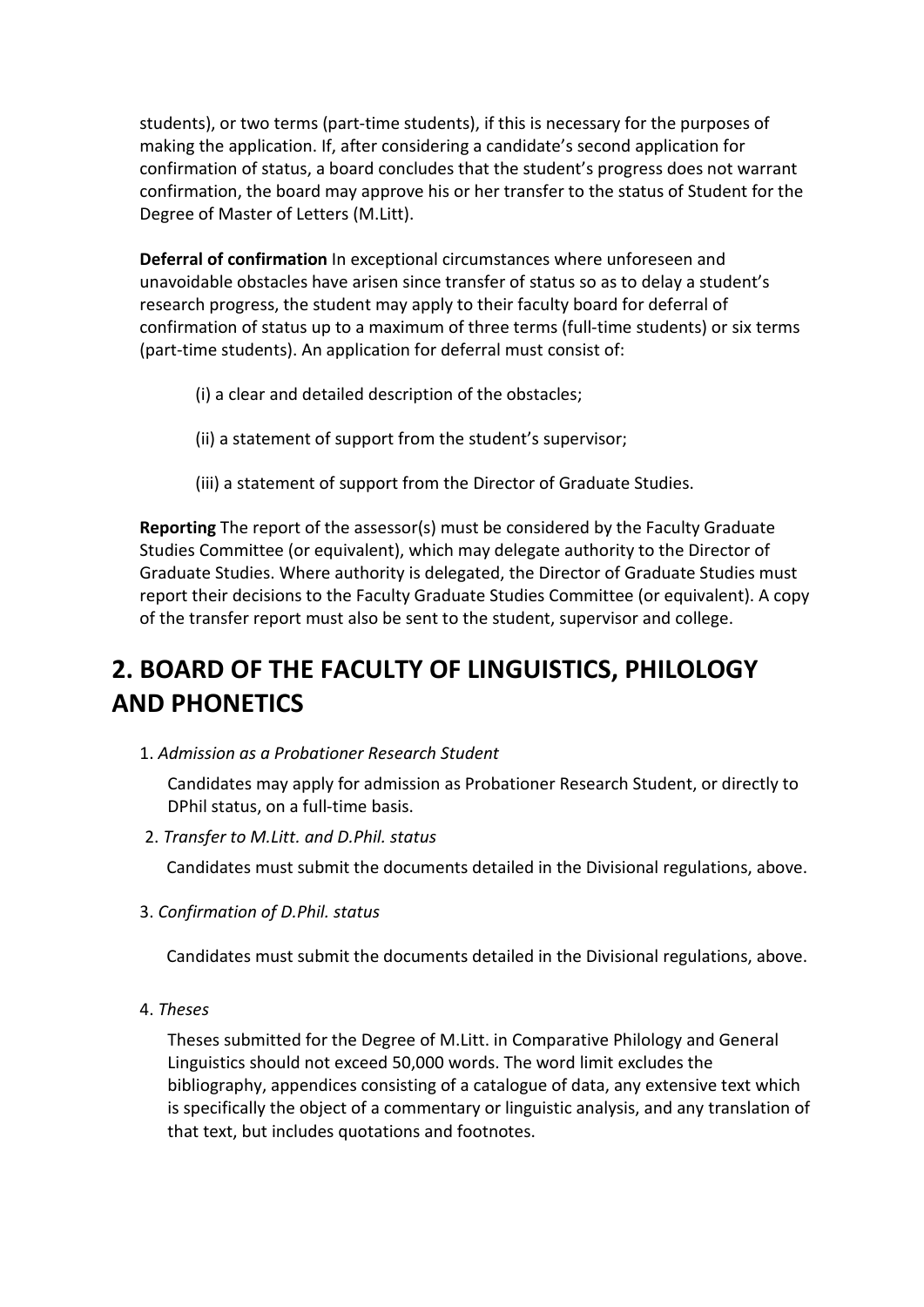Theses submitted for the Degree of D.Phil. in Comparative Philology and General Linguistics should not exceed 100,000 words. The word limit excludes the bibliography, appendices consisting of a catalogue of data, any extensive text which is specifically the object of a commentary or linguistic analysis, and any translation of that text, but includes quotations and footnotes.

# **3. BOARD OF THE FACULTY OF CLASSICS**

## 1. *Admission as a Probationer Research Student*

Candidates may apply for admission as Probationer Research Student, or directly to DPhil status, on a full-time or part-time basis. In assessing applications from candidates seeking to undertake a research degree through part-time study, the Graduate Studies Committees of the Board of the Faculty of Classics shall have regard to evidence that the candidate can meet the following attendance requirements for their period of part-time study: attendance for a minimum of thirty days of university-based work each year, normally coinciding with the full terms of the academic year, to be arranged with the agreement of their supervisor, for the period that their names remain on the Register of Graduate Students unless individually dispensed by the Graduate Studies Committees of the Board of the Faculty of Classics. During a candidate's probationary period the attendance arrangements must take account of relevant induction and training events scheduled by the Faculty.

## 2. *Transfer to M.Litt. and DPhil status*

Candidates must submit the documents detailed in the Divisional regulations, above.

The written work to be submitted should be a single essay on a subject relevant to the candidate's proposed thesis. For candidates in *Languages and Literature* the essay should not be more than 5,000 words in length; for candidates in *Ancient History* it should not be more than 10,000 words in length. In *Languages and Literature* candidates will also be required to have attended such classes as the Graduate Studies Committee shall from time to time determine.

## 3. *Confirmation of D.Phil. status*

Candidates must submit the documents detailed in the Divisional regulations, above.

Candidates in *Ancient History* are required to submit a single essay of between 5,000 and 10,000 words in length, which should be close in content to a chapter or part of a chapter of the proposed thesis; candidates in Languages and Literature should be required to submit an essay, of approximately 5,000 words in length.

In Languages and Literature candidates will also be required to provide evidence of reading competence in German and a second modern language by the time of confirmation. Further details on the modern language policy are set out in the Faculty's D.Phil handbook.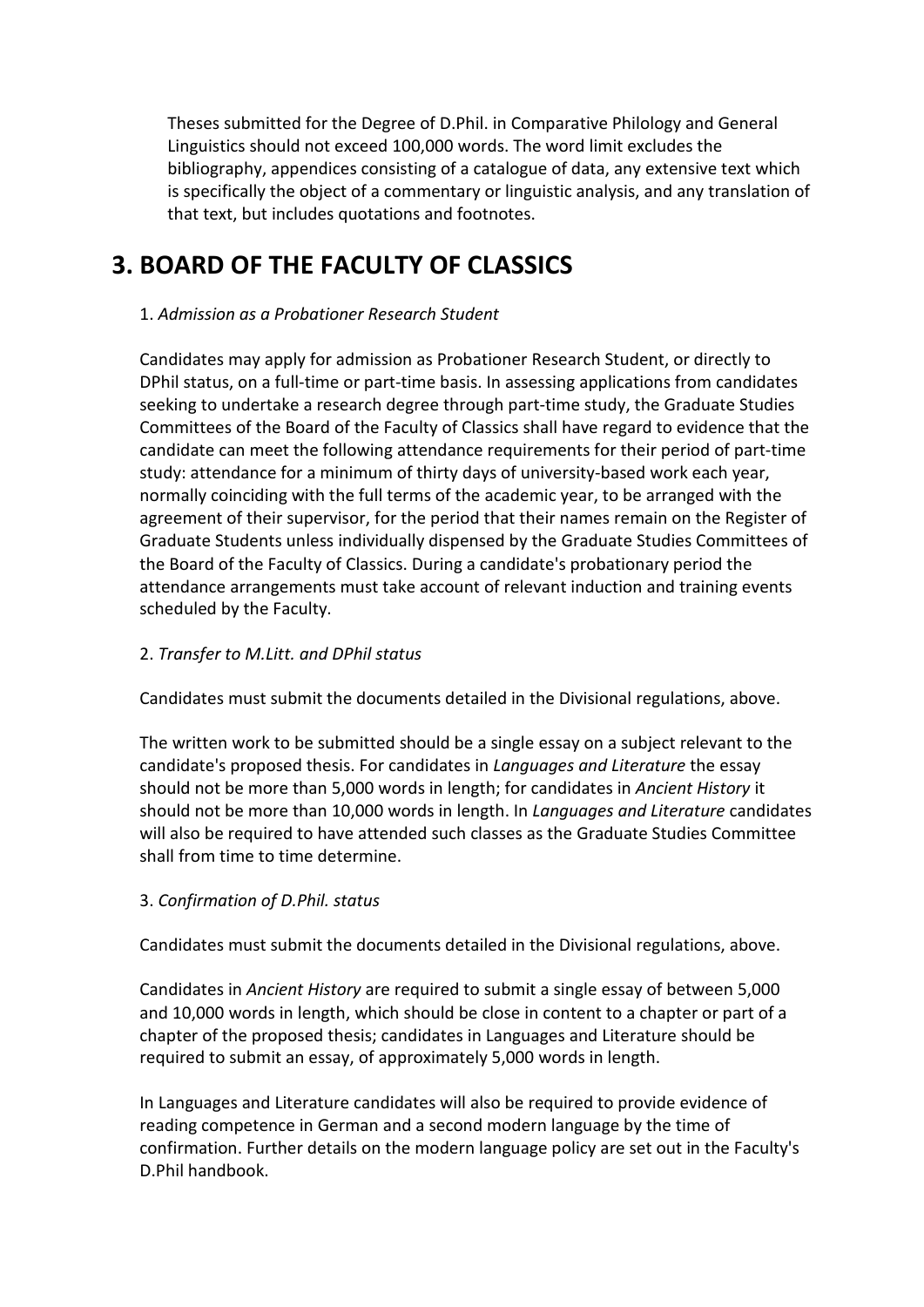#### 4. *Theses*

All candidates when they submit their theses must state the approximate number of words therein both (*a*) including citations and, if they have been granted permission to count citations separately, (*b*) excluding citations. Theses exceeding the limit are liable to be returned unexamined for reduction to the proper length. Candidates who have submitted in their final term may be allowed a maximum period of two terms to effect the necessary reduction.

Theses submitted for the Degree of M.Litt. in *Ancient History and Archaeology* should not exceed 50,000 words, and those submitted for the Degree of D.Phil. should not exceed 100,000 words, excluding the bibliography, any text that is being edited or annotated, and any descriptive catalogue, but including footnotes and appendices. Leave to exceed these limits will only be given in exceptional cases, and upon the presentation of a detailed explanation by the candidate, together with a statement of the excess length required and the written support of the supervisor. Such applications should be made immediately it becomes clear that authorisation to exceed the limit will be required, and in any case not later than the Friday of the fifth week of the term before that in which application is made for appointment of examiners. Every candidate submitting a thesis must state the number of words therein.

A thesis submitted for the Degree of M.Litt. in Classical Languages and Literature should not exceed 60,000 words. There is no minimum word limit but approximately 50,000 words would be accepted as a guideline. A thesis submitted for the Degree of D.Phil. should not exceed 100,000 words. There is no minimum word limit but approximately 80,000 words would be accepted as a guideline. The word limit excludes the bibliography, any text that is being edited or annotated, translations of Greek or Latin quoted, and any descriptive catalogue, but includes Greek or Latin quoted, footnotes and appendices.

# **4. BOARD OF THE FACULTY OF ENGLISH LANGUAGE AND LITERATURE**

#### 1. *Admission as a Probationer Research Student*

Candidates must apply for admission as Probationer Research Student on a full-time basis.

## 2. *Transfer to M.Litt. and D.Phil. status*

(i) Probationer Research Students will be required to submit an application to transfer to M.Litt or D.Phil status no later than Friday of noughth week in the third term of their study as a Probationer Research Student (normally Trinity term). In exceptional cases the English Graduate Studies Committee may permit the candidate to postpone submission; candidates seeking such postponement must apply to the Director of Graduate Studies well in advance, and no later than Monday of fifth week of Hilary Term.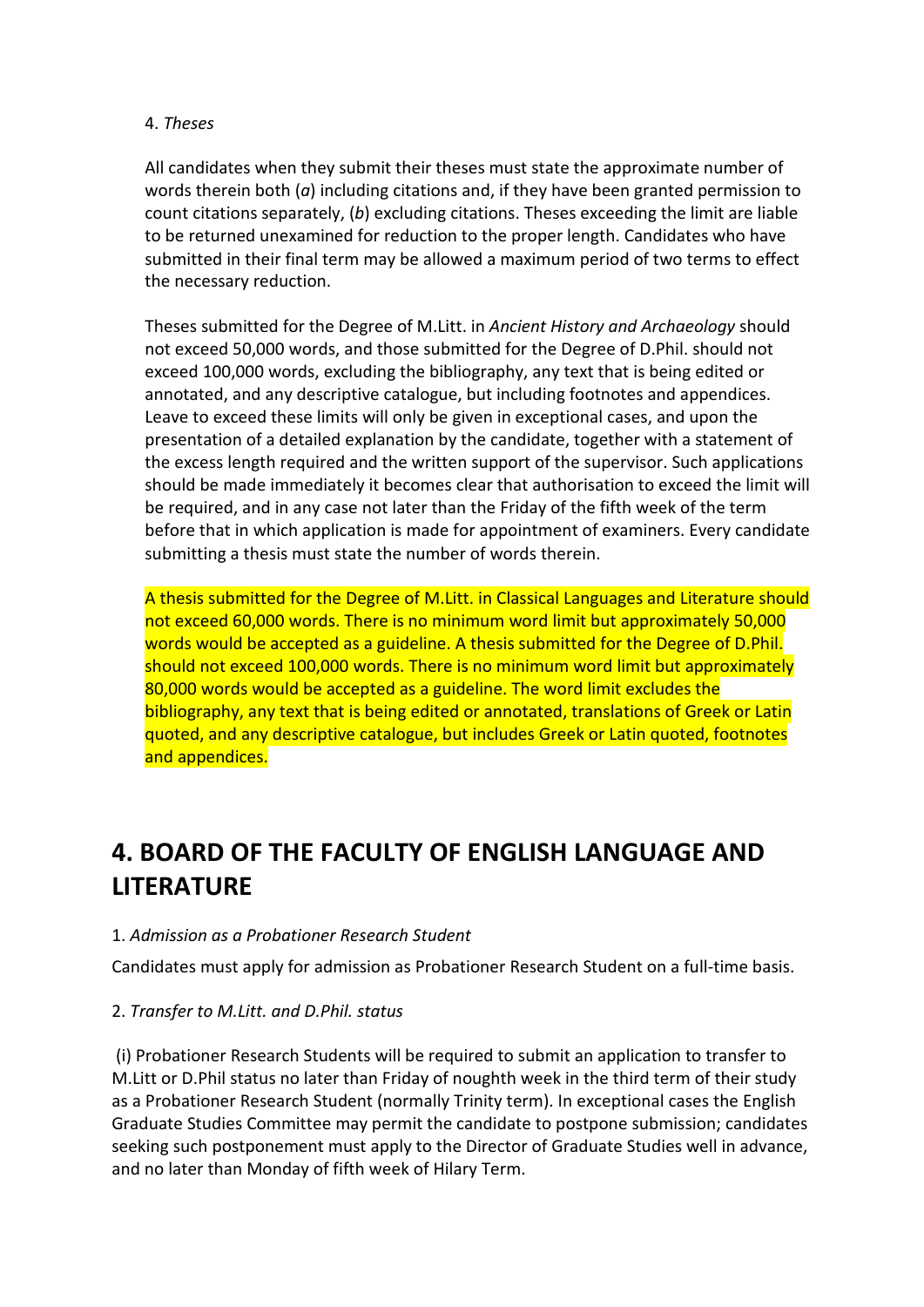(ii) Candidates must write to the English Graduate Studies Office by Friday of the eighth week of Hilary Term of their first year as a Probationer Research Student, giving notice of their intention to apply for transfer to D.Phil status, and providing the title of their proposed thesis.

(iii) Candidates must submit the documents detailed in the Divisional regulations, above. The report from the supervisor should be sent by the supervisor directly to the English Graduate Studies Office.

## 3. *Confirmation of D.Phil. status*

(i) Application for confirmation of D.Phil. status, with endorsements by the candidate's society and supervisor, shall normally be presented to the English Studies Office not later than Monday of fifth week in the eighth term after admission to the D. Phil. programme. In exceptional cases the English Graduate Studies Committee may permit the candidate to postpone submission by up to one term: candidates seeking such postponement should apply to the Committee through the Director of Graduate Studies well in advance.

(ii) Application for confirmation of D.Phil. status shall be accompanied by: (1) a full outline of chapters (c.100 words per chapters), summarising the scope of individual chapters and their state of completion, including a timetable for completion of the work which remains to be done before submission of the thesis; (2) a draft abstract of the thesis as a whole, of approximately 1,000 words; (3) a sample chapter, of 10,000 words; (4) a confidential report from the supervisor which should be sent direct to the Graduate Studies Office. The English Graduate Studies Office will send the written work and the confidential report as well as any previous reports on transfer to the interviewer appointed by the English Graduate Studies Committee on behalf of the English Faculty Board.

## 4. *Theses*

Theses submitted to the Board of the Faculty of English Language and Literature for the Degree of M.Litt. should normally be around 40,000 words in length and should in no case exceed 50,000 words, exclusive of the bibliography and of any text that is being edited but including notes, glossary, appendices, etc. Theses submitted for the Degree of D.Phil. should normally be around 80,000 words in length and should in no case exceed 100,000 words, exclusive of the bibliography and of any text being edited, but including notes, glossary, appendices, etc. Leave to exceed these limits will be given only in exceptional cases (e.g. when the subject of the thesis requires extensive quotation from unpublished or inaccessible material, or where substantial and supplementary bibliographical or biographical listings are essential or helpful for an understanding of the arguments of the thesis) and on the recommendation of the supervisor. Applications to exceed the limit of 50,000 words for the M.Litt. or 100,000 words for the D.Phil. must be made in writing to the English Graduate Studies Committee in advance of the application for appointment of examiners. Each application should include a detailed explanation, a statement of the excess length requested, and a covering letter from the supervisor.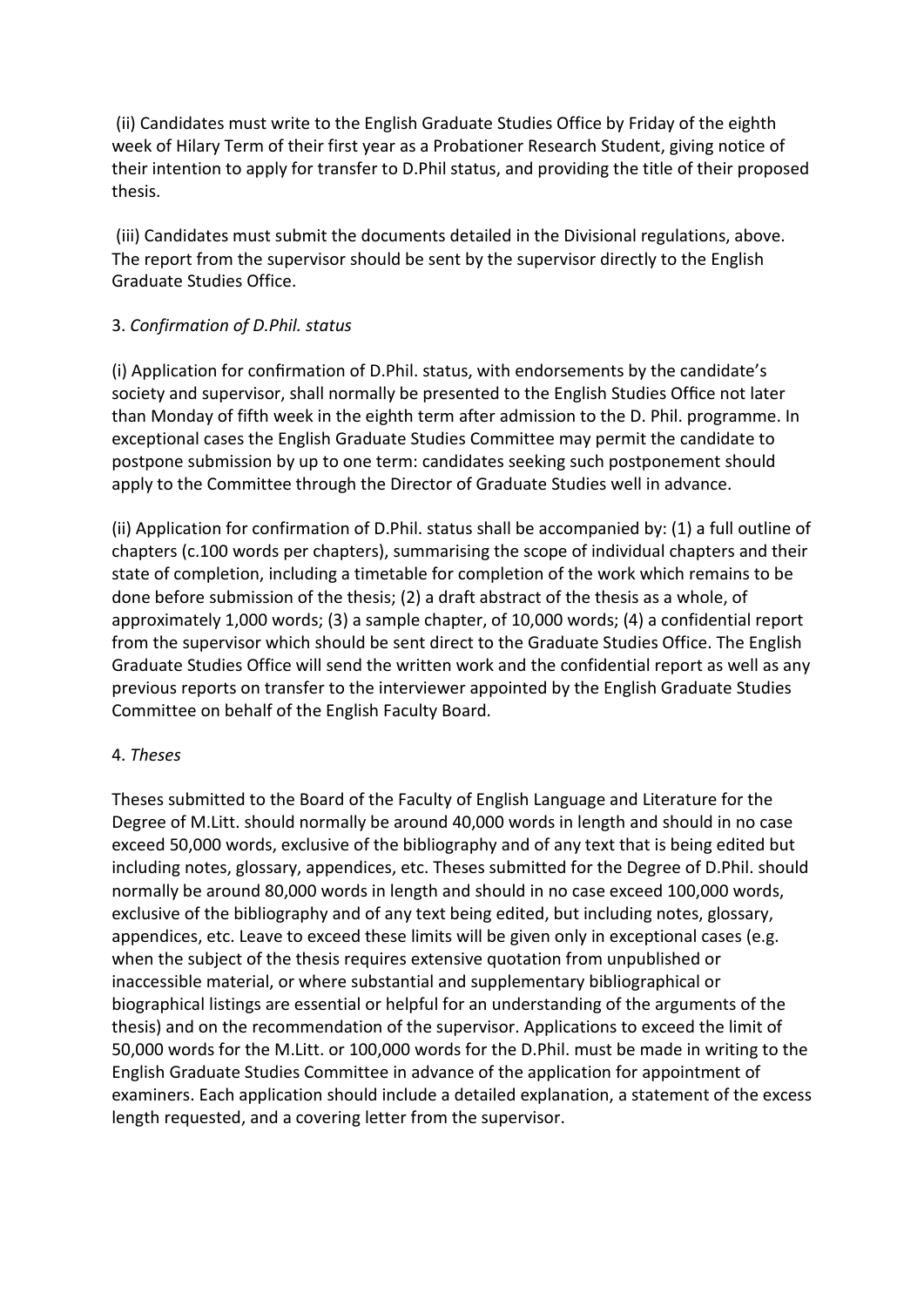# **5. COMMITTEE FOR THE RUSKIN SCHOOL OF ART**

#### 1. *Admission*

Fine Art candidates are initially admitted as Probationer Research Students. Candidates may apply for admission on a full-time or part-time basis. In assessing applications from candidates seeking to undertake a research degree through part-time study, the Committee of the Ruskin School of Art shall have regard to evidence that the candidate can meet the following attendance requirements for their period of part-time study: attendance for a minimum of thirty days of university-based work each year, normally coinciding with the full terms of the academic year, to be arranged with the agreement of their supervisor, for the period that their names remain on the Register of Graduate Students unless individually dispensed by the Committee.

Candidates may elect to pursue research by thesis alone, or by a combination of thesis and studio practice; where the latter course is proposed, the studio work produced must be original work developed and realised in respect of the stated aims of the research programme, exemplifying and locating the ideas that have been developed in conjunction with the written part of the thesis.

## 2. *Transfer of status to M.Litt. or D.Phil*.

During the first year of study, Probationer Research Students are required to attend lectures, seminars, and classes within the University as directed by their supervisor(s). Students will also undertake foundation work related to their research area. Students must satisfy the committee that (*a*) they have followed and completed their prescribed courses of study, (*b*) they have undertaken preparatory research (and, where applicable, studio work) to the satisfaction of their supervisor(s), (*c*) the proposed research topic is acceptable, and that they are competent to undertake it, (*d*) (in the case of those intending to offer studio practice as part of the final submission) the proposed work to be undertaken is of sufficient substance. Candidates for transfer should submit a brief statement (1,000 words) on the topic of their research and the manner in which they propose to treat it. This should be accompanied by: *EITHER*

(A) an essay of about 5,000 words relevant to the topic proposed for the thesis.

*OR*

(B) (for those intending to offer studio practice as part of the final submission) a portfolio or exhibition of studio work with slides or other documentation of work not available for inclusion and a related essay of 3,000 words. Application for transfer (including all the submitted material) should be submitted no later than the third week of the third term and accompanied by a report from the student's supervisor(s). (Upon the recommendation of the supervisor(s), a student may be permitted to submit no later than Monday of the week before full term in the fourth term.)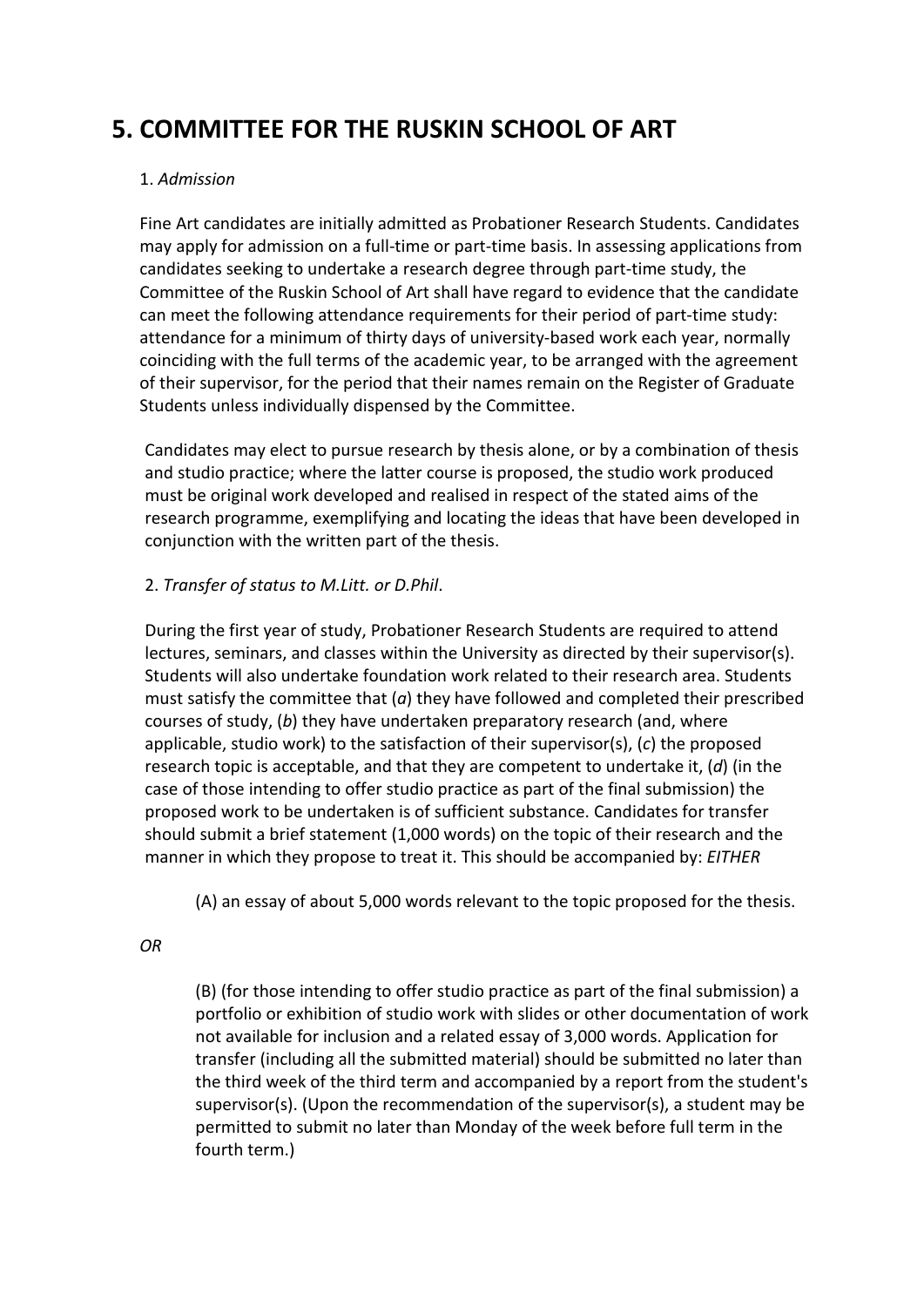#### 3. *Confirmation of D.Phil. status*

Every student seeking confirmation of status should make a submission consisting of:

*EITHER*

(A)

1. a thesis title, together with an outline of the thesis, and an essay of about 6,000 words on the current state of the student's research, or a portion of the thesis of comparable length.

*OR*

(B)

1. a portfolio or exhibition of studio work, accompanied by a statement of future plans;

2. an essay on a related topic (3,000 words). All candidates will be examined orally by two assessors. In the case of those intending to offer studio practice as part of the final submission, both assessors will view the portfolio or exhibition of studio work prior to the oral examination. Confirmation of status may take place only when the committee has received satisfactory reports from the assessors, and from the student's supervisor(s).

## 4. *Final submission*

#### *EITHER*

(A) For the Degree of D.Phil., a thesis of up to 80,000 words, including notes and appendices, but excluding acknowledgements, bibliography, glossary, image captions and table of contents; or for the Degree of M.Litt. a thesis of up to 40,000 words, including notes and appendices, but excluding acknowledgements, bibliography, glossary, image captions and table of contents.

*OR*

(B) Subject to points (i-iv) below, for the Degree of D.Phil., a thesis of art practice that makes an original contribution to knowledge and comprises (a) a portfolio of artwork that is documented by textual material and photographic and/or other images including labels or notes of explanation, and (b) a written component of up to 20,000 words that includes all such textual documentation, labels and notes of explanation, as well as footnotes, endnotes and appendices, but excludes acknowledgements, bibliography, glossary, image captions and table of contents; or for the Degree of M.Litt. a thesis of art practice that makes an original contribution to knowledge and comprises (a) a portfolio of artwork that is documented by textual material and photographic and/or other images including labels or notes of explanation, and (b) a written component of up to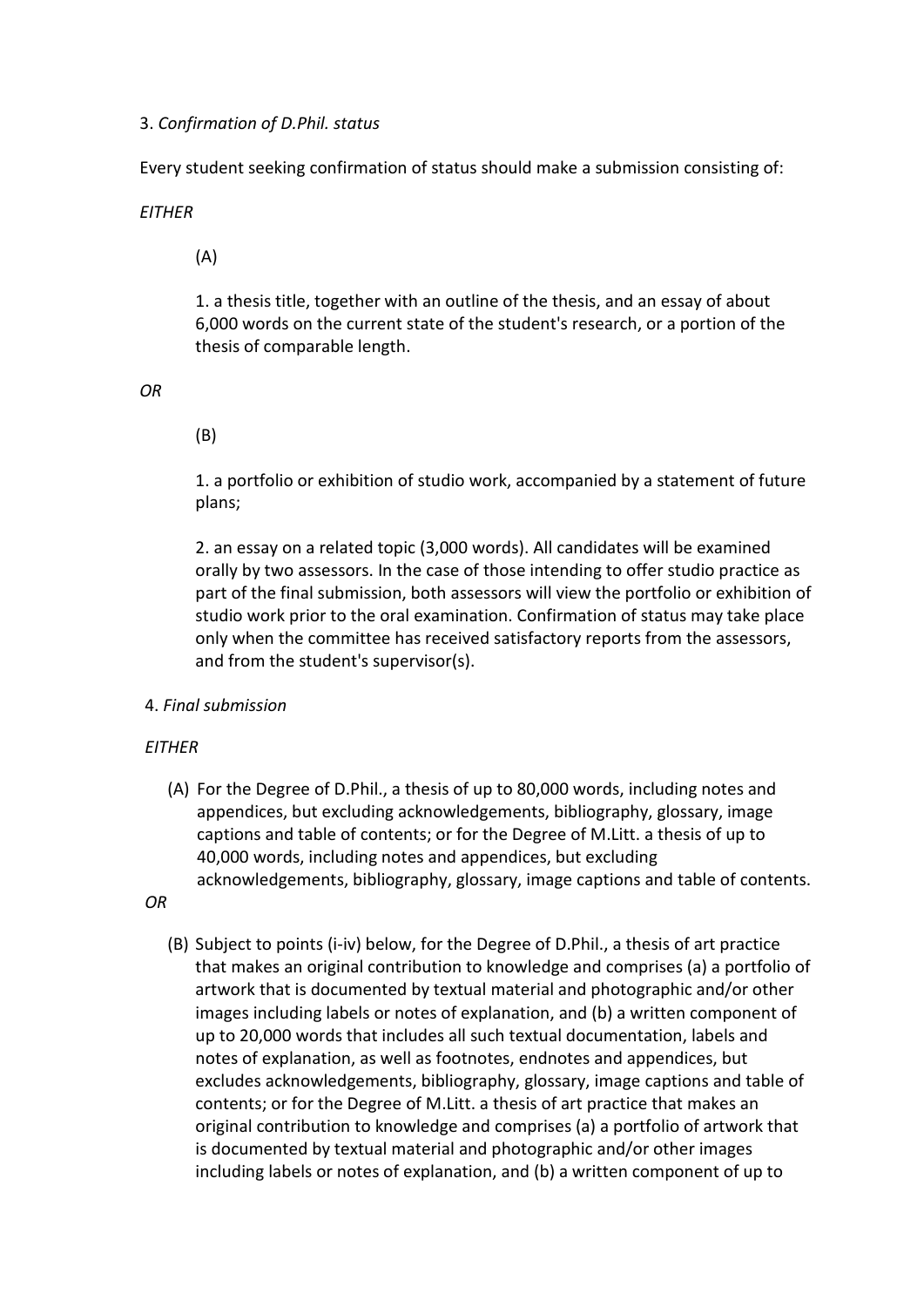10,000 words that includes all such textual documentation, labels and notes of explanation, as well as footnotes, endnotes and appendices, but excludes acknowledgements, bibliography, glossary, image captions and table of contents.

In the case of those candidates offering a thesis of art practice:

- (i) For the purpose of these regulations, "portfolio" means a body of original artwork that may take the form of one or more objects, images, environments, performances, texts, virtual or conceptual works, or any comparable form as agreed between the candidate and his/her supervisor.
- (ii) This body of work should be accompanied by documentation of high technical standards and theoretical sophistication that is sufficiently comprehensive as to fully record and communicate all aspects of the artwork where it is not possible to include the artwork itself within the written dissertation.
- (iii) The candidate will also prepare a presentation of the body of original artwork, which the assessors will view in situ in advance of the oral examination, or in exceptional cases review on the basis of the documentation provided. This presentation may take the form of an exhibition, performance, screening, demonstration or any comparable form as agreed between the candidate and his/her supervisor. The supervisor will ensure that the assessors view this presentation, which may take place in a different venue from, and on a day prior to, the oral examination. There should normally be no more than three terms between the dates of the viewing and the oral examination.
- (iv) In conducting the oral examination, the assessors will be concerned to establish that the argument of the additional written component has been clearly presented in relation to the artwork, and that the artwork has been set in its relevant theoretical, historical, technical and/or critical context.

In exceptional circumstances, candidates may apply for permission to submit a written component that exceeds the specified word limit. An application for permission to exceed the limit should be submitted to the Ruskin School of Art's Director of Graduate Studies with a detailed explanation and statement of the amount of excess length requested, and with a covering letter from the supervisor.

# **6. BOARD OF THE FACULTY OF HISTORY**

# *1. First year course work*

Research students in History (which includes medieval history, economic and social history, history of science and medicine, and history of art) are admitted as Probationer D.Phil students, and are required to undertake the following work in their probationary period: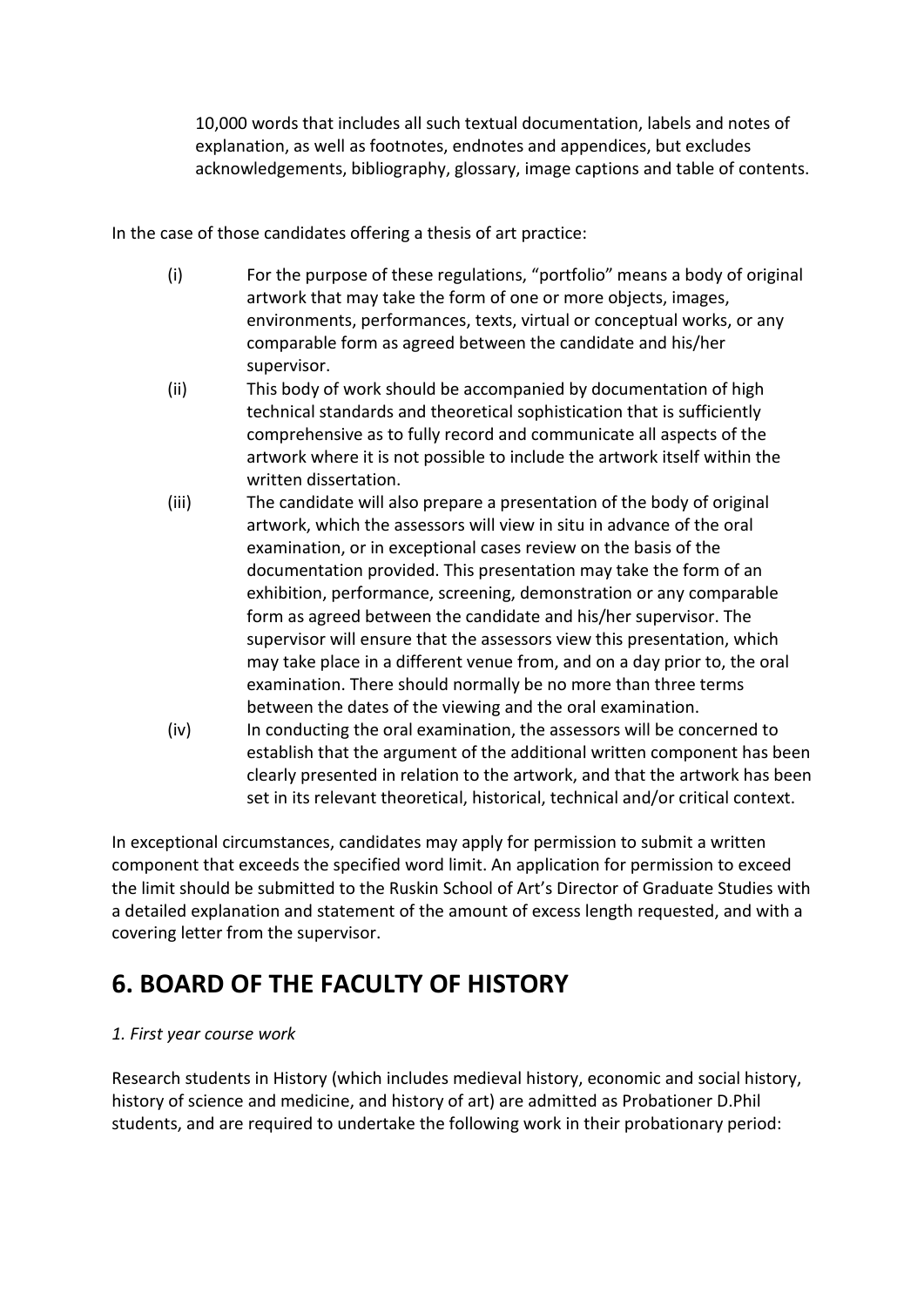(a) attend such lectures, seminars and master's classes as his or her supervisor shall determine; and

(b) present one seminar paper during the first year. Such paper shall normally be assessed by two assessors. Such assessors should not include the candidate's supervisor. The work done for the seminar paper may form the basis of the essay required under (2) below.

Applications for admission/transfer to full M.Litt. or D.Phil. status shall be accompanied by:

(1) two copies of a statement (of 500 to 1,000 words) of the subject of the thesis and the manner in which the candidate proposes to treat it; such a statement will also normally include a descriptive title for the research project, an indication of identified or envisaged primary sources, an outline of the time table for background reading, archival or field work, and writing-up; also an account of how the research project relates to work done for any relevant master's dissertation;

(2) two copies of a piece of written work, between 5,000 and 8,000 words long, being on the topic of the proposed thesis (usually an early draft of a chapter of the thesis); if the submitted work is not a draft chapter, then the candidate should provide an explanation of the written work's relationship to the thesis;

(3) two copies of a confidential report from the supervisor(s), which should be sent direct to the Faculty's Graduate Office.

Successful completion of the work prescribed above is not in itself sufficient qualification for students to advance to M.Litt. or D.Phil. status.

## *2. Transfer to full M.Litt. or D.Phil. status*

(i) The application form, endorsed by the candidate's society and supervisor, and the supporting material as outlined under 1. above shall normally be presented to the Faculty's Graduate Office not later than Friday of eighth week in the candidate's first Hilary Term (or Friday of eighth week in the candidate's second Hilary Term in the case of part-time students). In exceptional cases the Graduate Studies Committee may permit the candidate to postpone submission: candidates seeking such postponement should apply for deferral of transfer of status well in advance.

(ii) The Graduate Office shall send both copies of the written work and the confidential report to the candidate's interviewer who will pass on one copy to the second assessor nominated as below.

(iii) The interviewer shall then, together with a second assessor appointed in conjunction with the Director of Graduate Studies, examine the candidate orally. The interviewer shall be entitled, after consultation with the Director of Graduate Studies, to appoint a deputy to act instead. When the interviewer is also the supervisor, the Director of Graduate Studies shall act as if he or she were the interviewer and shall have power to appoint a deputy and the second assessor.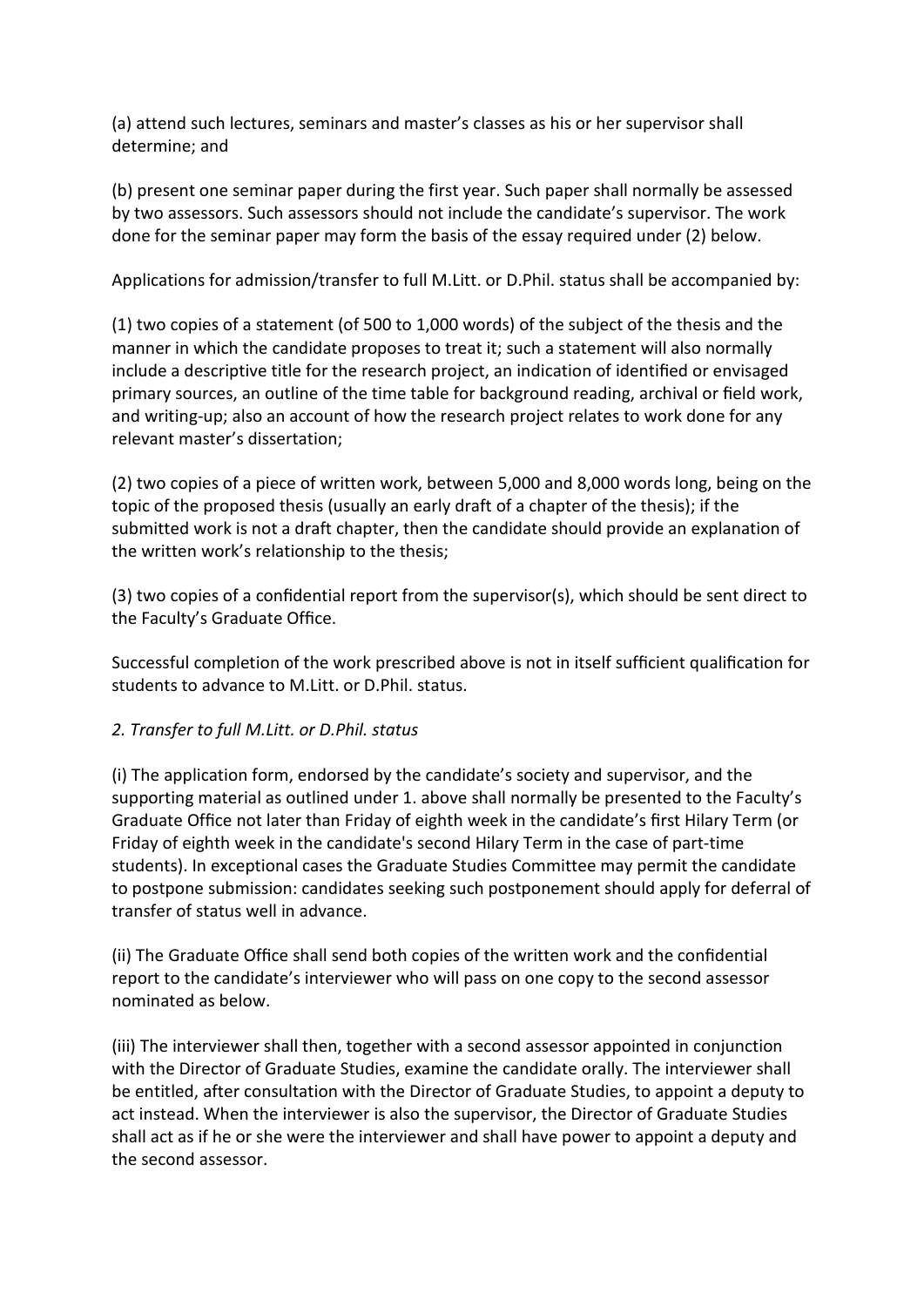(iv) The assessors shall report to the Graduate Studies Committee in writing whether the candidate's subject is satisfactory for the degree in question and whether he or she is competent to tackle it<sup>[1](#page-14-0)</sup>. If they think this is not the case, they may recommend resubmission after a set period of further probation; such resubmission will constitute the second attempt at Transfer of Status provided for in the General Regulations for the degree. If the assessors disagree, the Graduate Studies Committee shall decide what should be done.

(v) Candidates holding the status of M.Litt. student may apply for transfer to D. Phil. status at any time, within the statutory limit of nine terms. Their Transfer of Status application will be considered according to the procedure laid down for confirmation of D. Phil. status (see below). The interviewer appointed by the Faculty Board shall follow that procedure, except that the interviewer will be asked to state explicitly whether in addition to this procedure a subsequent formal confirmation of D. Phil. status would be desirable, or not.

## *3. Confirmation of D.Phil. status*

(i) Application for confirmation of D. Phil. status, with endorsements by the candidate's society and supervisor, shall normally be presented to the Faculty's Graduate Office not later than Monday of third week in the eighth term after admission to the D. Phil. programme (or in the candidate's twelfth term after transfer to full D.Phil. status in the case of part-time students). In exceptional cases the Graduate Studies Committee may permit the candidate to postpone submission by up to one term: candidates seeking such postponement should apply to the Committee through the Director of Graduate Studies well in advance.

(ii) Application for confirmation of D.Phil status shall be accompanied by: (1) a full outline of chapters (1-2 pages), summarising the scope of individual chapters and their state of completion, including a timetable for completion of the work which remains to be done before submission of the thesis; (2) a draft abstract of the thesis as a whole, of between 1,000 and 2,000 words; (3) a sample chapter, of between 6,000 and 10,000 words; (4) a confidential report from the supervisor(s) which should be sent direct to the Faculty's Graduate Office. The Graduate Office shall send the written work and the confidential report to the interviewer appointed by the Faculty Board.

(iii) The interviewer shall then examine the candidate orally. If the interviewer considers it necessary, a second assessor may be appointed in conjunction with the Director of Graduate

<span id="page-14-0"></span> $1$  Assessors are asked to note the important distinction in the criteria for the two degrees. In the case of the M.Litt. candidates are required to have made 'a worthwhile contribution to knowledge or understanding in the field of learning within which the subject of the thesis falls', while for the D.Phil. it is necessary to have made 'a significant and substantial contribution in the particular field of learning within which the subject of the thesis falls'. The phrase 'a significant and substantial contribution', in the case of doctoral theses, is interpreted as work that displays stature, judgement, and persuasiveness in historical exposition and the shaping of conclusions. But examiners are explicitly requested to bear in mind that their judgement of the significance of the work submitted should be based on what may reasonably be expected of a capable and diligent graduate student after three or, at most, four years of full-time study. Similarly, the requirement that candidates for the M.Litt. should make 'a worthwhile contribution to knowledge or understanding' in their chosen field is qualified by the request that examiners should take into account what may be expected after two years of full-time study.  $\overline{a}$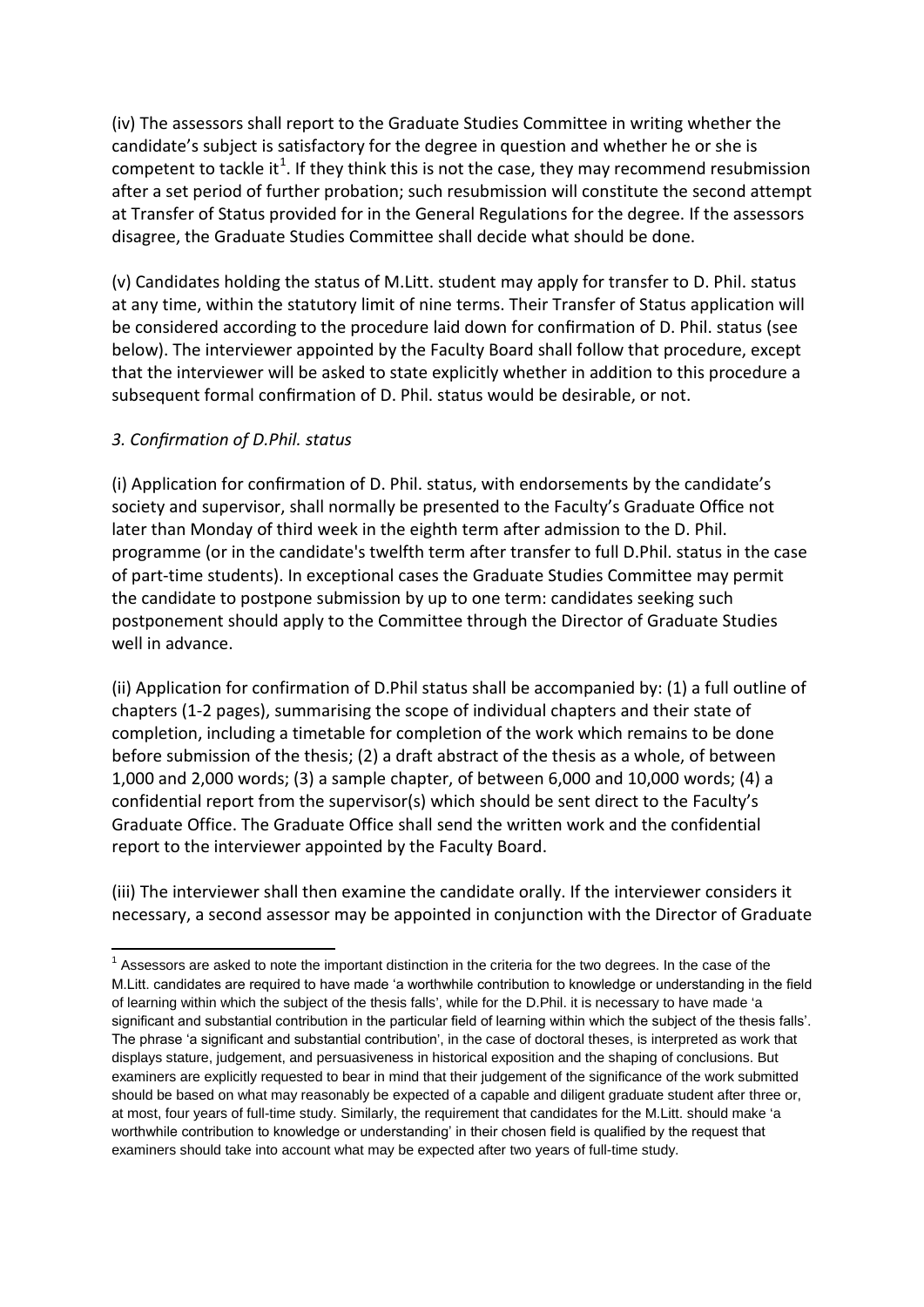Studies. In cases where the interviewer is also the supervisor, the Director of Graduate Studies shall act as if he or she were the interviewer and shall have power to appoint a deputy and, if necessary, a second assessor.

(iv) The interviewer shall report to the Graduate Studies Committee in writing whether the candidate's subject is satisfactory and whether he or she is competent to tackle it. If confirmation is not recommended the interviewer may recommend reapplication after a further period of study (within the timeframe provided for in the General Regulations) or alternatively transfer to M.Litt. status, subject to the general regulations governing confirmation of status.

## *4. Theses*

Theses submitted for the Degree of M.Litt. should not exceed 50,000 words and those submitted for the Degree of D.Phil. should not exceed 100,000 words, including all notes, appendices, any source material being edited, and all other parts of the thesis whatsoever, excluding only the bibliography; any thesis exceeding these limits is liable to be rejected on that ground. Any application for permission to exceed the limit should be submitted with a detailed explanation and statement of the amount of excess length requested, and with a covering letter from the supervisor. Applications should be made as soon as possible and may not be made later than the last day of the fifth week of the term before that in which application is made for appointment of examiners. The presentation and footnotes should comply with the requirements specified in the Regulations of the Education Committee for the degrees of M.Litt. and D.Phil. and follow the Conventions for the presentation of essays, dissertations and theses of the Faculty of History.

All candidates must submit with their thesis two printed or typewritten copies of an abstract of the thesis, which shall not normally exceed 1,500 words for the M.Litt. or 2,500 words for the D. Phil., prepared by the student. This is in addition to the requirement to submit an abstract of not more than 300 words in length required by the Education Committee's regulations. Copies of both abstracts shall be bound into the copy of the thesis which shall be deposited in the Bodleian Library. One loose copy of the 300 words abstract, printed on a single page, must be submitted together with the Library copy to the Examination Schools.

# **7. BOARD OF THE FACULTY OF MEDIEVAL AND MODERN LANGUAGES**

# 1. *Admission as a Probationer Research Student*

Candidates may apply for admission as Probationer Research Student, or directly to DPhil status, on a full-time or part-time basis. In assessing applications from candidates seeking to undertake a research degree through part-time study, the Graduate Studies Committees of the Board of the Faculty of Medieval & Modern Languages shall have regard to evidence that the candidate can meet the following attendance requirements for their period of parttime study: attendance for a minimum of thirty days of university-based work each year, normally coinciding with the full terms of the academic year, to be arranged with the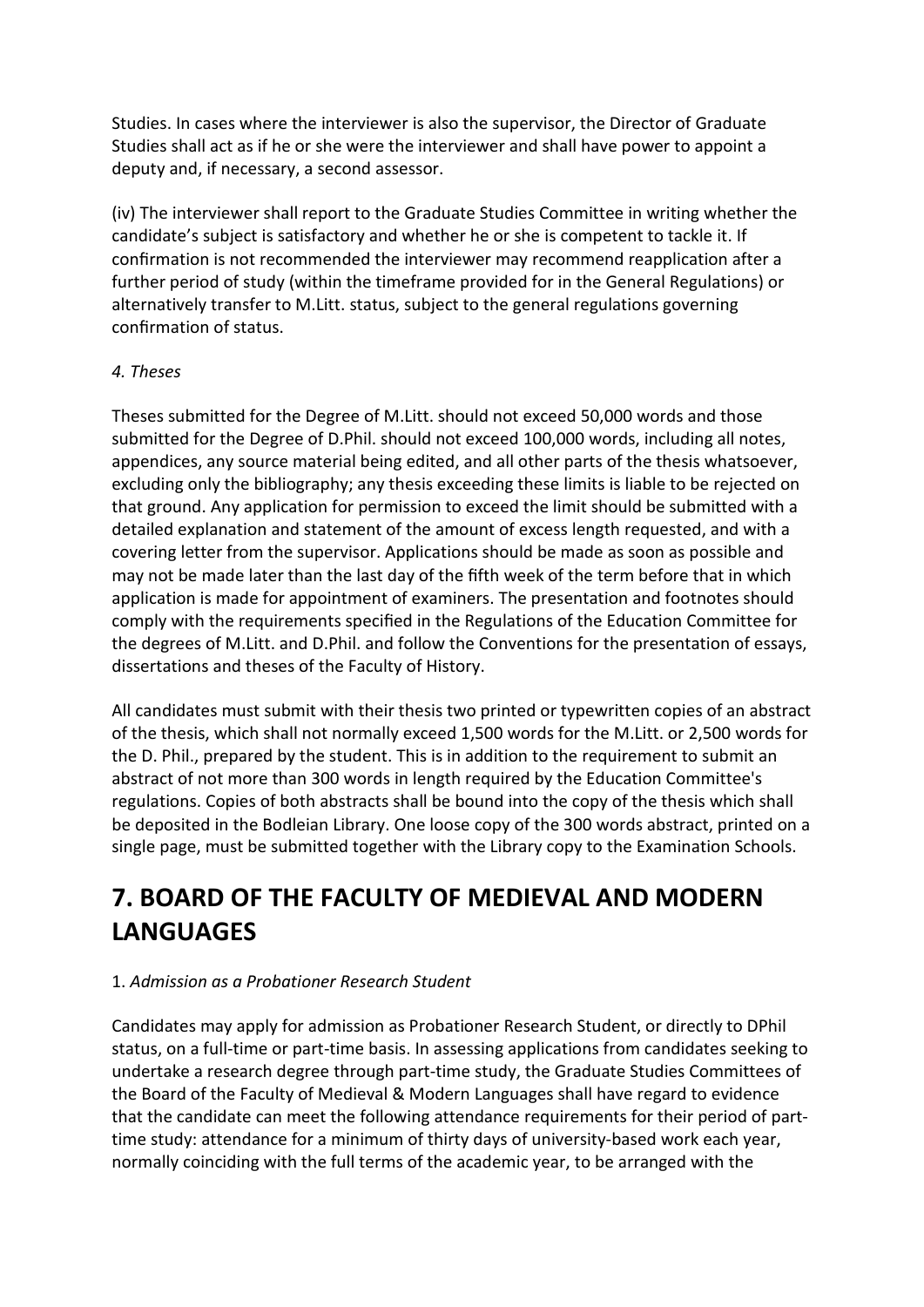agreement of their supervisor, for the period that their names remain on the Register of Graduate Students unless individually dispensed by the Graduate Studies Committee of the Board of the Faculty of Medieval & Modern Languages. During a candidate's probationary period the attendance arrangements must take account of relevant induction and training events scheduled by the Faculty.

# 2. *Transfer to M.Litt. and D.Phil. status*

Candidates must give notice of intention to apply for transfer in writing to the Modern Languages Graduate Office, 41 Wellington Square, Oxford, by the end of the fourth week of the third term before they seek entry to D.Phil. status, giving the title of the proposed thesis. By Friday of the sixth week they shall submit an application form together with:

(i) three copies of a statement (not more than 500 words) of the title of the proposed thesis and of the manner in which the subject will be treated, and of the way in which the proposed treatment relates to existing work relevant to the chosen topic, the statement to include a provisional scheme of the contents of the chosen topic, and

(ii) two typed copies of a piece of written work normally not more than about 10,000 words long.

(iii) The application for transfer of status shall be submitted to the Modern Languages Graduate Office, 41 Wellington Square, Oxford.

# 3. *Confirmation of D.Phil. status*

(i) Each applicant for confirmation of D.Phil. status must submit two copies of a piece of written work of 15,000 words in length (except where text is accompanied by graphs or statistical material), being a draft of a chapter or chapters of the thesis (excluding the introductory or concluding chapters and any section submitted for the first transfer examination). The student shall show on a provisional list of the contents of the thesis the place he or she plans for the draft chapter(s). Each applicant must also submit, at the time of application, three copies of a statement (of not more than 1,000 words) of the title of the proposed thesis and of the manner in which the subject will be treated, and of work achieved on other parts of the thesis and work remaining to be done.

(ii) The application for confirmation of D.Phil. status shall be submitted to the Modern Languages Graduate Office, 41 Wellington Square, Oxford.

## 3. *Theses*

Theses submitted for the Degree of M.Litt. should not exceed 50,000 words and those submitted for the Degree of D.Phil. should not exceed 80,000 words, excluding the bibliography and any text that is being edited but including notes, glossary, appendices, etc. Leave to exceed these limits will be given only in exceptional cases. Any application for permission to exceed the limit should be submitted with a detailed explanation and statement of the amount of excess length requested, and with a covering letter from the supervisor. Application must be made immediately it seems clear that authorisation to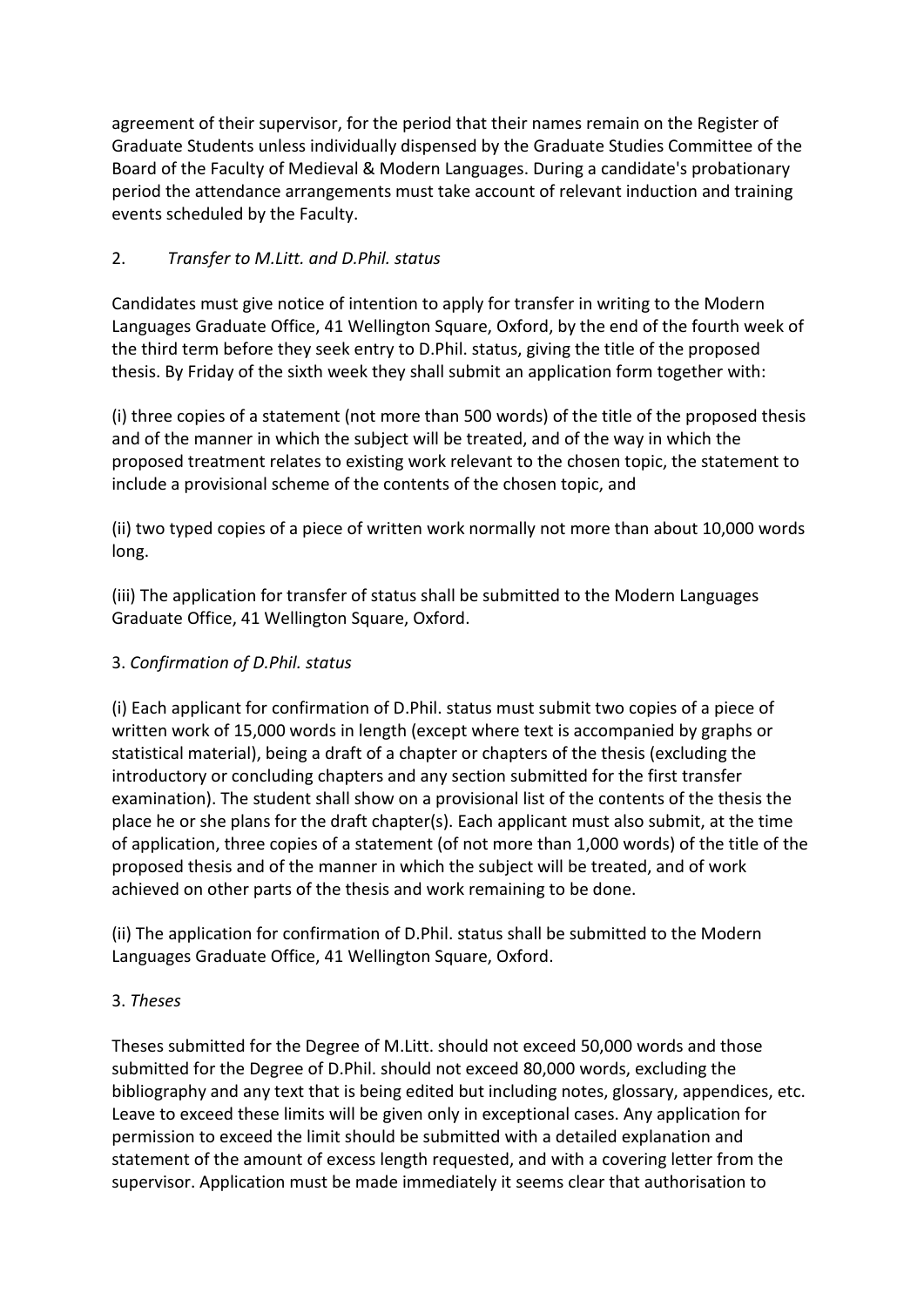exceed the limit will be sought and normally not later than six months before the intended date of submission of the thesis.

Every candidate who is editing a text must also state the length of the text being edited.

In addition to the arrangements for an abstract of the thesis set out in the Education Committee's regulations above, three printed or typewritten copies of a fuller abstract of the thesis (which shall not normally exceed 1,500 words for the M.Litt. and 2,500 words for the D.Phil.) prepared by the student is required. A copy of the fuller abstract must be bound into the copy of the thesis which, if the application for leave to supplicate for the degree is successful, will be deposited in the Bodleian Library. The fuller abstract may be bound into the two examiners' copies of the thesis if the candidate so desires.

# **8. BOARD OF THE FACULTY OF MUSIC**

# 1. *Admission as a Probationer Research Student*

Research students are admitted as Probationer Research Students. Candidates may apply for admission on a full-time or part-time basis. In assessing applications from candidates seeking to undertake a research degree through part-time study, the Graduate Studies Committees of the Board of the Faculty of Music shall have regard to evidence that the candidate can meet the following attendance requirements for their period of part-time study: attendance for a minimum of thirty days of university-based work each year, normally coinciding with the full terms of the academic year, to be arranged with the agreement of their supervisor, for the period that their names remain on the Register of Graduate Students unless individually dispensed by the Graduate Studies Committee of the Board of the Faculty of Music. During a candidate's probationary period the attendance arrangements must take account of relevant induction and training events scheduled by the Faculty.

# 2. *Transfer to the status of M.Litt. or D.Phil. Student*

Applications for admission/transfer to M.Litt. or D.Phil. status shall be accompanied by:

*either*

In the case of students specialising in Musicology, a completed transfer application form (GS0.2), together with:

(1) an essay of normally c. 5,000 words length, related to the proposed dissertation; (2) a bibliographic essay of the same length, reviewing the literature relevant to the proposed research topic and its field;

In the case of students specialising in Composition, a completed transfer application form (GS0.2), together with duplicate copies of: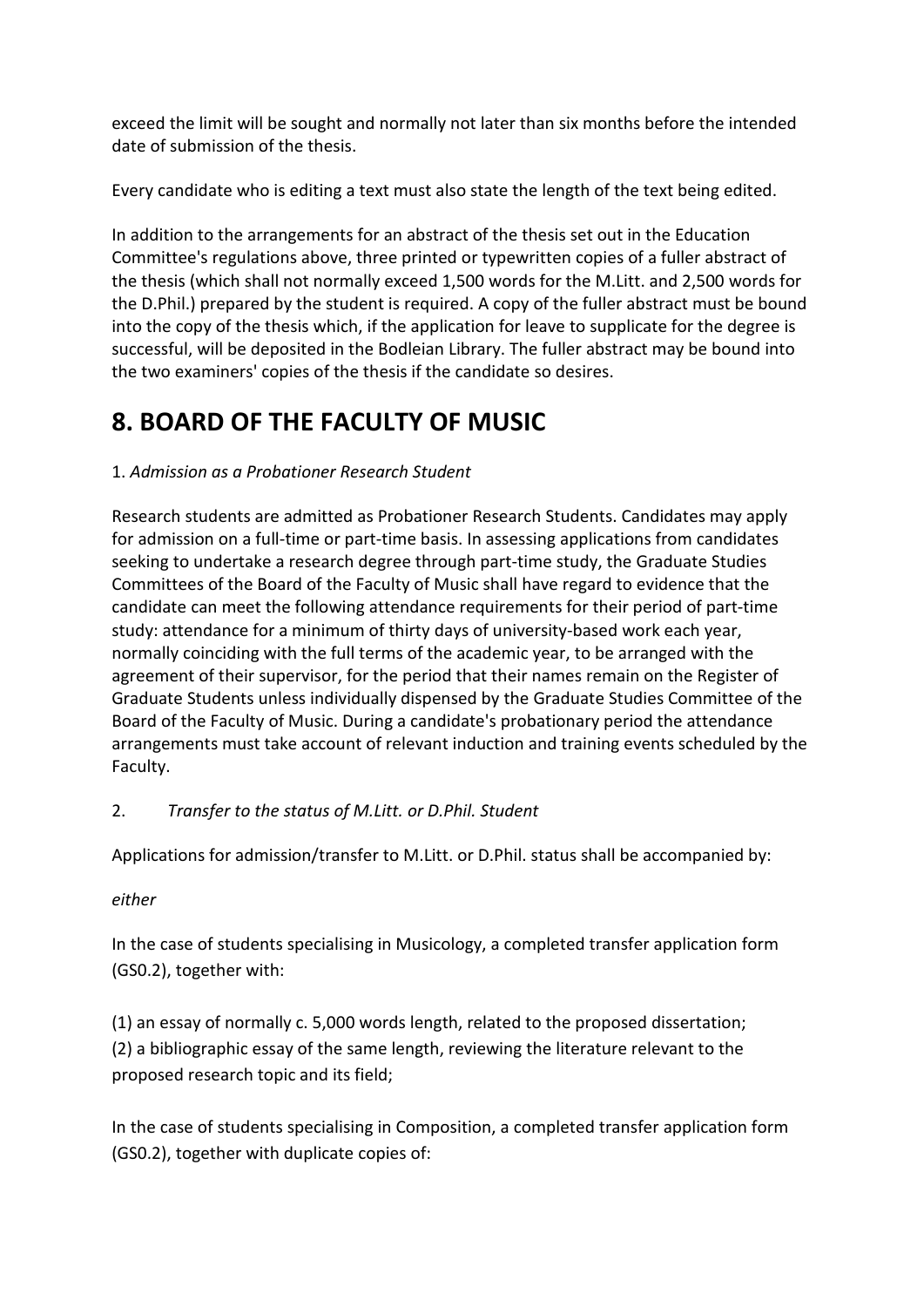(1) a portfolio of two significantly contrasted compositions, together lasting between 10 and 15 minutes, which show evidence of an ability to create music of varied character;

(2) a proposed work-schedule for the following year, and

(3) a related critical or analytical study of between 5,000 and 10,000 words on a topic relating to the candidate's compositional concerns.

# 3. *Confirmation of D.Phil. status*

In addition to the general requirements of the Humanities Divisional regulations above, the Board of the Faculty of Music requires that every student seeking confirmation of status must make a submission consisting of:

*EITHER*

(A)

1. thesis title, together with an annotated outline of the thesis (both title and outline may be altered or revised forms of those submitted for the examination for admission to D.Phil. status);

2. an essay of about 6,000 words on the current state of the student's research, or a portion of the thesis of comparable length.

*OR*

(B)

1. an annotated inventory of the proposed contents of the final portfolio of compositions and title of the supporting dissertation;

2. a portfolio of two or more well-contrasted compositions, with a total duration of approximately 25 minutes;

3. a critical or analytical essay of 5,000-10,000 words.

(i) Two copies of the thesis title, thesis outline and essay (or thesis extract), or inventory, thesis title, portfolio, and essay must be submitted.

# 4. *Final submission for the Degree of M.Litt*

*EITHER* a thesis of not more than 50,000 words.

*OR* (Musical Composition) a portfolio of between three and six musical compositions, totalling approximately 45 minutes' duration, and a dissertation of not more than 15,000 words either on the candidate's own music or on some aspect of music related to the candidate's compositional concerns.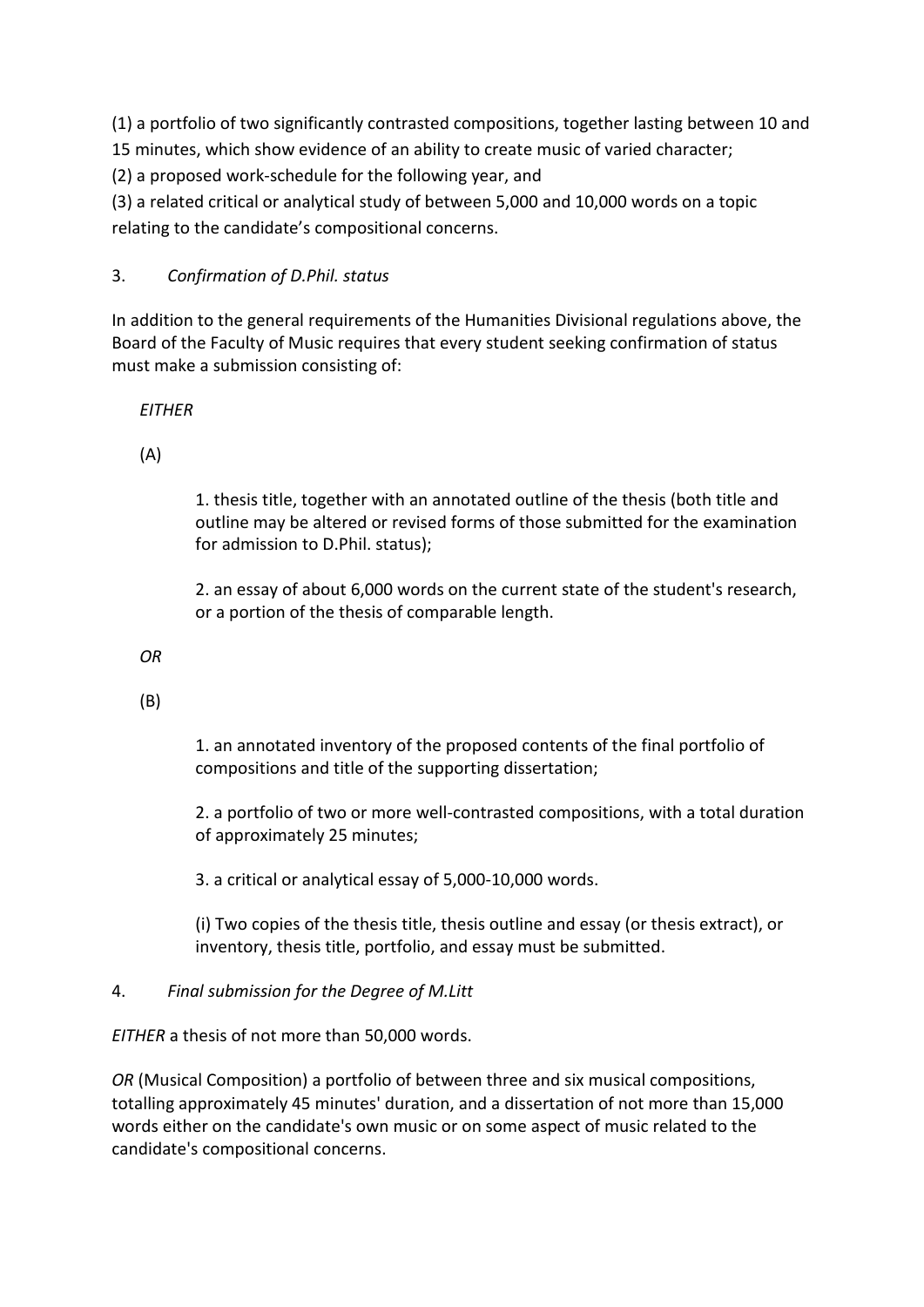5. *Final submission for the Degree of D.Phil*.

*EITHER* a thesis of not more than 100,000 words, exclusive of any text being edited but including notes, bibliography, glossary, appendices, etc.

*OR* (Musical Composition) (*a*) a portfolio of between three and six musical compositions, totalling between 45 and 90 minutes' duration, with at least one composition being of large scale (defined as for large-scale forces, such as orchestra, and/or of more than 30 minutes' duration); and (*b*) a dissertation of between 20,000 and 25,000 words either on the candidate's own music or on some aspect of music related to the candidate's compositional concerns.

# **9. BOARD OF THE FACULTY OF ORIENTAL STUDIES**

1. *Admission as a Probationer Research Student*

Candidates must apply for admission as Probationer Research Student on a full-time basis.

2. *Transfer to M.Litt. and D.Phil. status*

All students will normally be expected to submit:

(*a*) a piece of formal written work related to the field of their proposed thesis of between 5,000 and 10,000 words in length;

(*b*) a satisfactory outline (of not more than 1000 words) of the proposed subject of the thesis.

3. *Confirmation of D.Phil. status*

Candidates must submit the documents detailed in the Divisional regulations, above. The piece of written work is expected to be a draft chapter or two chapters of the candidate's thesis, approximately 10,000-15,000 words in total.

## 4. *Theses*

Theses submitted for the Degree of M.Litt. should not exceed 50,000 words and those for the Degree of D.Phil. should not exceed 100,000, exclusive of any text that is being edited, and of bibliography, but including notes, glossary, appendices, etc. Leave to exceed this limit will be given only in exceptional cases.

# **10. BOARD OF THE FACULTY OF PHILOSOPHY**

## 1. *Admission as a Probationer Research Student*

Candidates may apply for admission as Probationer Research Student, or directly to DPhil status, on a full-time basis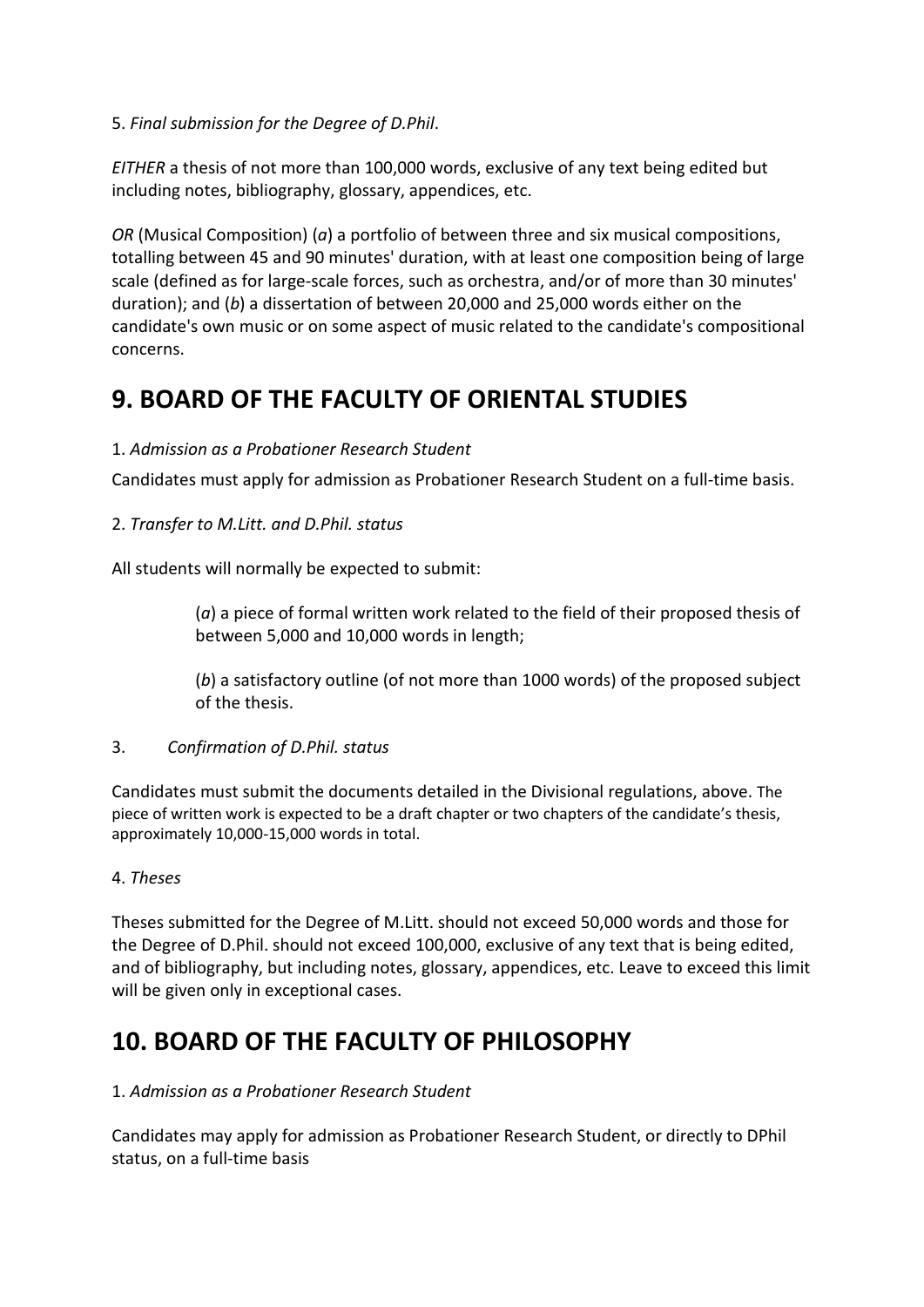## 2. *Transfer to M.Litt. or D.Phil. status*

Applications should be accompanied by a thesis outline of about two pages and a piece of written work of approximately 5,000 words in the area and philosophical style of the proposed thesis.

Candidates admitted as Probationer Research Students after completing the Master of Studies degree in Ancient Philosophy at the University of Oxford must complete all of the following requirements by the end of Week 8 of their third term as a Probationer Research Student:

> (*a*) Attend two graduate classes with at least one from the following subject areas: moral philosophy; metaphysics; theory of knowledge; philosophical logic and philosophy of language; philosophy of mind and action.

(*b*) Submit one 5,000 word essay on a topic of the student's choice for one of the above listed classes, the pass mark for which is 68

(*c*) Submit a thesis outline of about two pages.

(*d*) Submit a piece of written work of approximately 5,000 words in the area and philosophical style of the proposed thesis.

The board will appoint two assessors, who will read the submissions and conduct an interview with the candidate. If the mark for the essay mentioned in (*b*) above is between 60 and 67 (inclusive) then the assessors may, depending on the quality of the candidate's other submitted work, recommend approval or refusal of the Transfer of Status application.

The Philosophy Graduate Studies Committee may, depending on the student's prior experience and education, waive requirements (*a*) and/or (*b*). If it waives both requirements then the student must complete the requirements by the end of Week 2 of their third term as a Probationer Research Student.

Candidates admitted as Probationer Research Students after completing the Master of Studies degree in Philosophy of Physics at the University of Oxford must complete the following requirements by the end of the Week 0 before the start of their fourth term as a Probationer Research Student:

(*a*) Attend two graduate classes (which cannot be in the subject area of their MSt in Philosophy of Physics elective option, Philosophy of Physics or Philosophy of Science) with at least one from the following subject areas: moral philosophy; metaphysics; theory of knowledge; philosophical logic and philosophy of language; philosophy of mind and action.

(*b*) Submit one 5,000 word essay on a topic of the student's choice for one of the above listed classes, the pass mark for which is 68.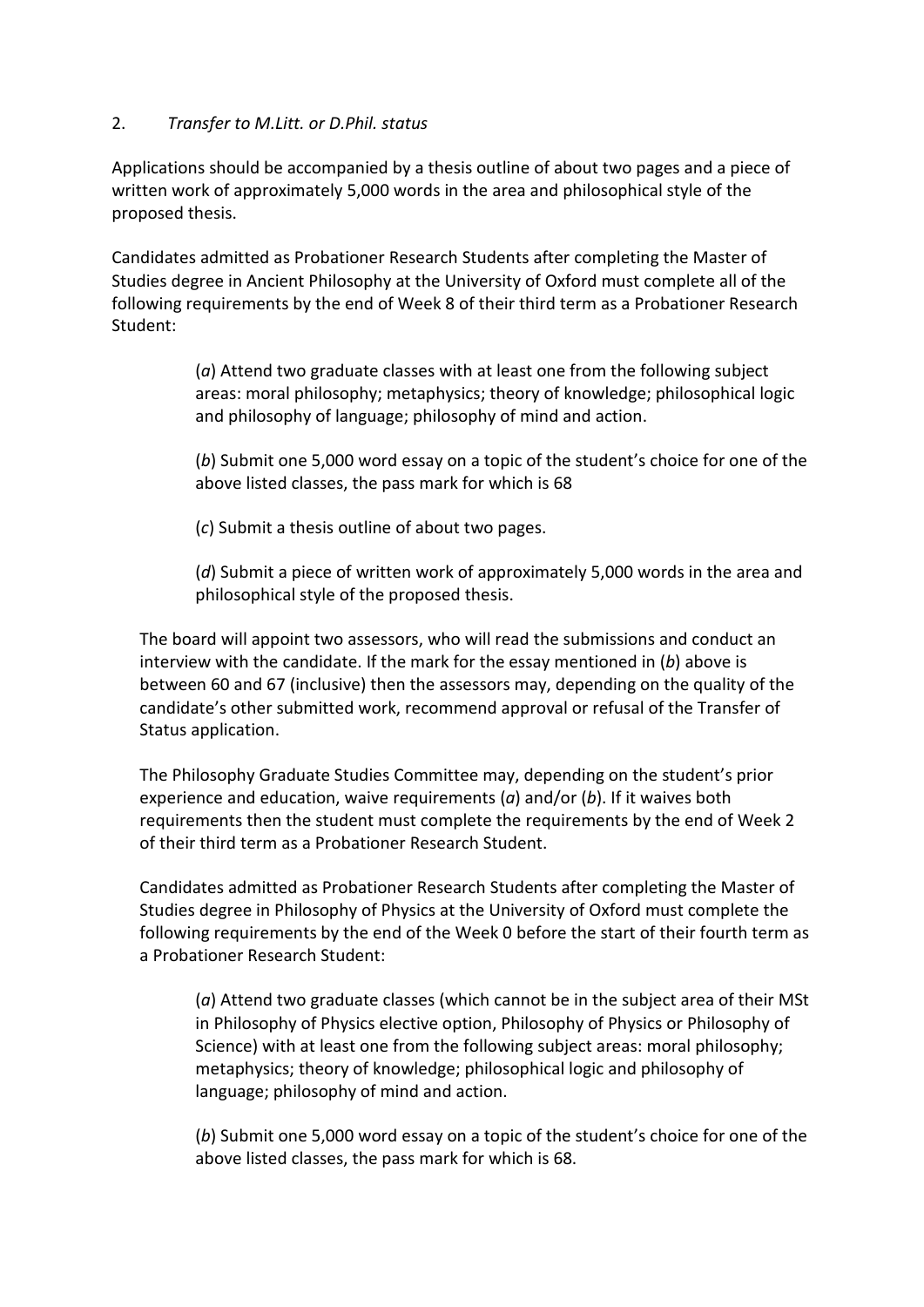(*c*) Submit a thesis outline of about two pages.

(*d*) Submit a 20,000 word dissertation on a topic of their choice, preferably in the area and philosophical style of their thesis.

The board will appoint two assessors, who will read the submissions and conduct an interview with the candidate. If the mark for the essay mentioned in (*b*) above is between 60 and 67 (inclusive) then the assessors may, depending on the quality of the candidate's other submitted work, recommend approval or refusal of the Transfer of Status application.

The Philosophy Graduate Studies Committee may, depending on the student's prior experience and education, waive requirements (*a*) and/or (*b*), and it has the power to replace requirement (d) by requirement

(*e*) Submit a piece of written work of approximately 5,000 words in the area and philosophical style of the proposed thesis.

If it waives (*a*) and (*b*) and replaces (*d*) by (*e*) then the student must complete the requirements by the end of Week 2 of their third term as a Probationer Research Student.

## 3. *Confirmation of D.Phil. status*

Applications should be accompanied by a thesis outline of about two pages and a piece of written work of approximately 5,000 words, intended as a part of the thesis, in final or near-final draft.

## 4. *Theses*

M.Litt. theses should not exceed 50,000 words, and D.Phil. theses should not exceed 75,000 words, exclusive of bibliographical references, unless the candidate has, with the support of his or her supervisor, secured the leave of the board to exceed this limit. All candidates when they submit their theses must state the approximate number of words therein both (*a*) including citations and, if they have been granted permission to count citations separately, (*b*) excluding citations. Theses exceeding the limit are liable to be returned unexamined for reduction to the proper length. Candidates who have submitted in their final term may be allowed a maximum period of two terms to effect the necessary reduction.

# **11. BOARD OF THE FACULTY OF THEOLOGY AND RELIGION**

## 1. *Admission as a Probationer Research Student*

Candidates may apply for admission as Probationer Research Student, or directly to DPhil status, on a full-time or part-time basis. In assessing applications from candidates seeking to undertake a research degree through part-time study, the Graduate Studies Committees of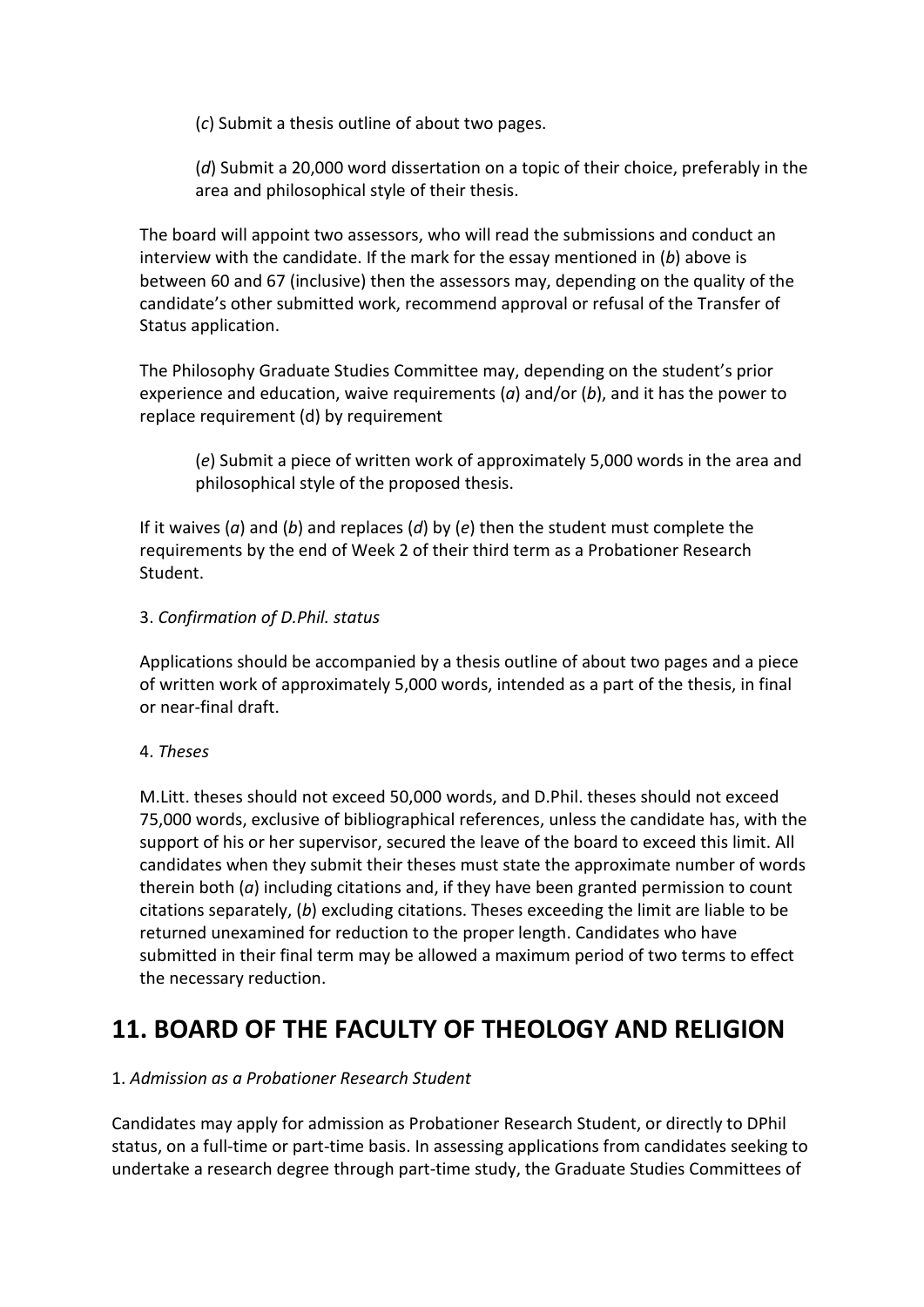the Board of the Faculty of Theology & Religion shall have regard to evidence that the candidate can meet the following attendance requirements for their period of part-time study: attendance for a minimum of thirty days of university-based work each year, normally coinciding with the full terms of the academic year, to be arranged with the agreement of their supervisor, for the period that their names remain on the Register of Graduate Students unless individually dispensed by the Graduate Studies Committee of the Board of the Faculty of Theology & Religion. During a candidate's probationary period the attendance arrangements must take account of relevant induction and training events scheduled by the Faculty.

## 2. *Transfer to M.Litt. or D. Phil. student status*

Applications for admission/transfer to M.Litt. or D.Phil. status shall be accompanied by:

(i) two copies of a description of the proposed research topic, comprising a provisional title; a statement in no more than 500 words of the topic, its focal question(s), how it will be treated, and a provisional list of chapters; and a brief bibliography;

(ii) a copy of a piece of original written work of about 5000 words on the topic of the proposed thesis (usually a draft chapter), paying proper scholarly attention to primary sources, secondary discussions etc. and demonstrating scholarly competence in the organisation of the arguments.

## 3. *Confirmation of D.Phil. status*

Applications for confirmation of D.Phil. status shall be accompanied by:

(i) a draft chapter or part of a draft chapter amounting to no more than 10,000 words, including footnotes and bibliography, professionally presented. Should candidates wish to submit part of a draft chapter, they should also provide a summary account of the context.

(ii) Two abstracts, one of about 300 words and one of 1,500-2,500 words. The abstracts must contain: the argument of the thesis; a statement of its significance and originality; a list of chapters and a summary of what each chapter contributes to the argument; and a summary of what has been completed to date and a timetable for the completion of the whole.

#### 4. *Theses*

Theses submitted for the Degree of M.Litt. should not exceed 50,000 words, or 100,000 for the D.Phil., excluding only the bibliography in both cases. The faculty board is prepared to consider an application for a relaxation of this limit in special circumstances.

All candidates must submit an abstract of the thesis, of between 1,000 and 1,500 words for an M.Litt., and between 1,500 and 2,500 for a D.Phil., prepared by the candidate. This is in addition to the requirement to submit an abstract of not more than 300 words in length required by the Education Committee's regulations. One copy of each abstract prepared at the time of the examination should be bound into each of the examiners' copies of the thesis. Copies of both abstracts shall be bound into the copy of the thesis which shall be